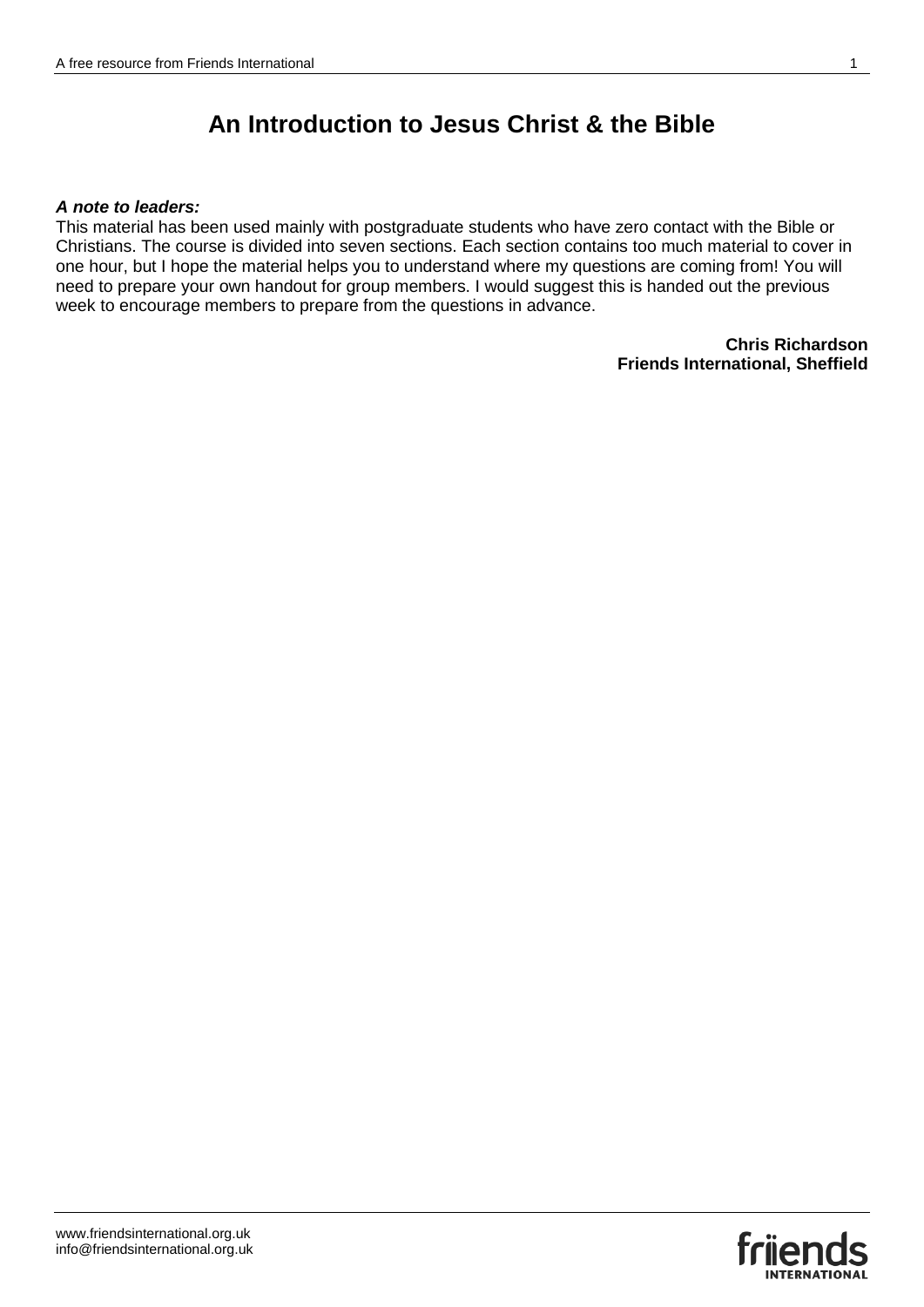# **Introduction**

## *Our response to the Bible involves our WHOLE person:*

- Mind we need to study it deeply and rationally.
- Spirit we need to pray humbly we need the Holy Spirit of God to help us.
- Will it is never just an intellectual study, it must lead to action. God, and therefore the Bible, is to be obeyed.
- Whole person not just when others see us, but all the time.

## *Reading the Bible on Your Own*

We are meant to read and understand God's Word ourselves. We can learn many things from experienced teachers, but it is very important to read the Bible on our own. A good place to start is with the passages we will look at in this course (see below). Read with a humble attitude, ready to learn, looking for what is true. We suggest that you say something like this to God before you read:

*"God, I'm an honest seeker after truth. I don't know if you exist, but if you do, please reveal yourself to me as you really are. Show me if Jesus is your Son and Saviour of the world. If you convince me of this, I will trust Jesus as my Saviour and follow him as my Lord."*

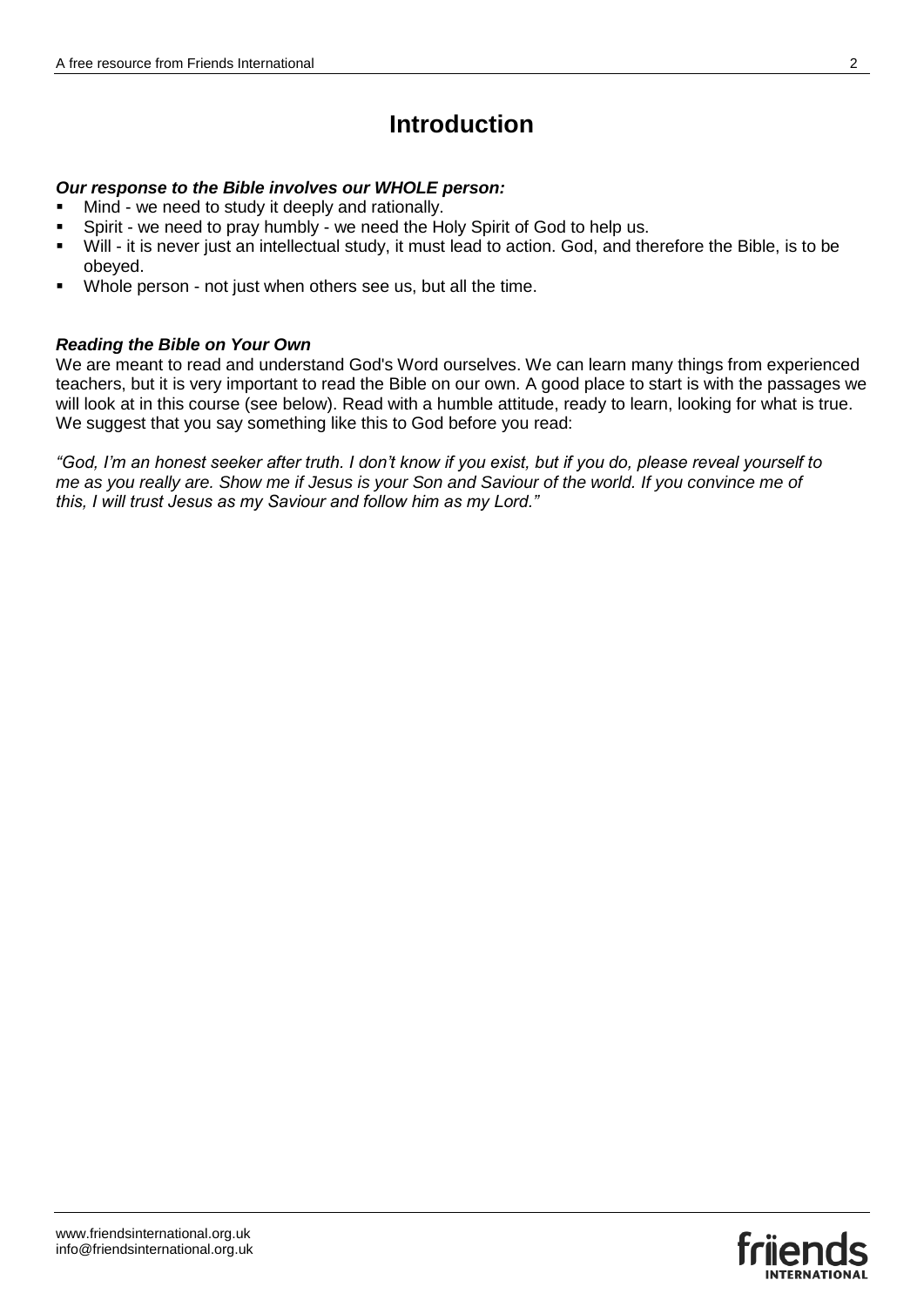## **Contents**

**Week 1: The Bible and its message for today**

**Week 2: Genesis 1-2, John 1:1-18 In the beginning God…**

**Week 3: Genesis 3 What's wrong with the world?**

**Week 4: Revelation 21-22 New Heaven & New Earth**

**Week 5: John 11 Jesus is the Life**

**Week 6: John 18-19 The trials and death of Jesus**

**Week 7: John 20 The resurrection of Jesus**

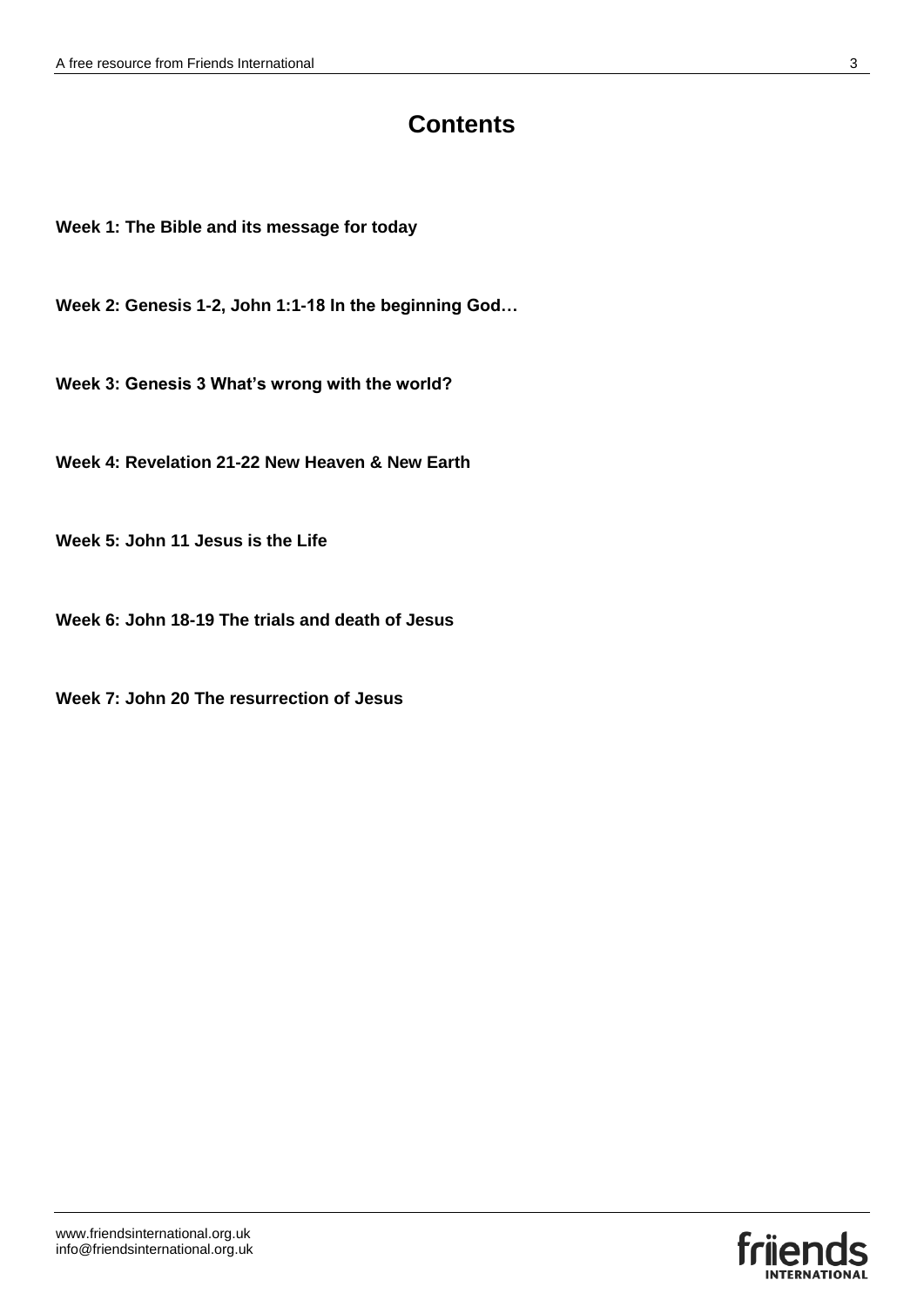## *Week 1: The Bible and its Message for Today*

## *A Summary of the Bible*

It is the story of God acting in human history, not just ideas about living as a human. The main character of the Bible is God. The Bible is about God's relationship with humans in his world, and how he chose one people to bring his blessing to all peoples. God's hero for humans is Jesus - he is our rescuer and our leader to follow.

## *Correcting some common misunderstandings:*

- The Bible is not difficult and not only for experts, but it does take effort.
- The message of the Bible is for all kinds of people, peasants & academics, Chinese, Africans, Westerners, everyone!
- The message is simple to understand, but many people don't understand. To understand its message we need God's help.
- The Bible is not out-of-date and irrelevant God never changes, nor does human nature.
- The Bible is not a Western philosophy, like Marxism. It was written by Asians, in the Middle East. Jesus was Jewish.
- The Bible is not a political manifesto, but following Jesus affects all of life.
- The Bible is not just a book of religious rules for good people.
- The Bible is very critical of most religious people. (Matthew 23)
- The Bible deals with the most important questions of life. For example: Who am I? Why am I here? Does my life have any purpose? What is real freedom?

## *Why do we have the Bible?*

There are many different ways that human societies decide what is true.

- Majority opinion (e.g. democracy)
- Expert opinion (e.g. scientists)
- Tradition (e.g. elders)

*All these ways can be wrong.*

The only way we can REALLY KNOW the truth of God is if he tells us. The Bible is a record of historical EVENTS & the EXPLANATIONS OF GOD. This is called REVELATION.

The Bible is God speaking and revealing himself to humans.

## *Facts about the Bible:*

- The Bible is the collection of books used by Christians.
- The origin of the word "Bible" is the Greek word "biblia" which means "writings" or "little books". It is not one book, but a library of 66 books.
- The oldest book was written before 1400 BC (3400 years ago); the last was written before 100 AD.
- It was written by about 40 different authors some were kings, others shepherds, fishermen, prophets\*, even a doctor…
- It includes many different styles of writing: history & biography, official records, laws, letters to new Christian communities and individual leaders, poetry & songs to God, wise sayings, and prophesy\*. It is not made-up stories, but real events.
- \*Note: Prophecy is words spoken by prophets that are recognised as messages from God to the people at the time, and written down for us, because they are important for all people of all times.
- The original languages of the Bible were Hebrew & Aramaic (Old Testament) & Greek (New Testament).

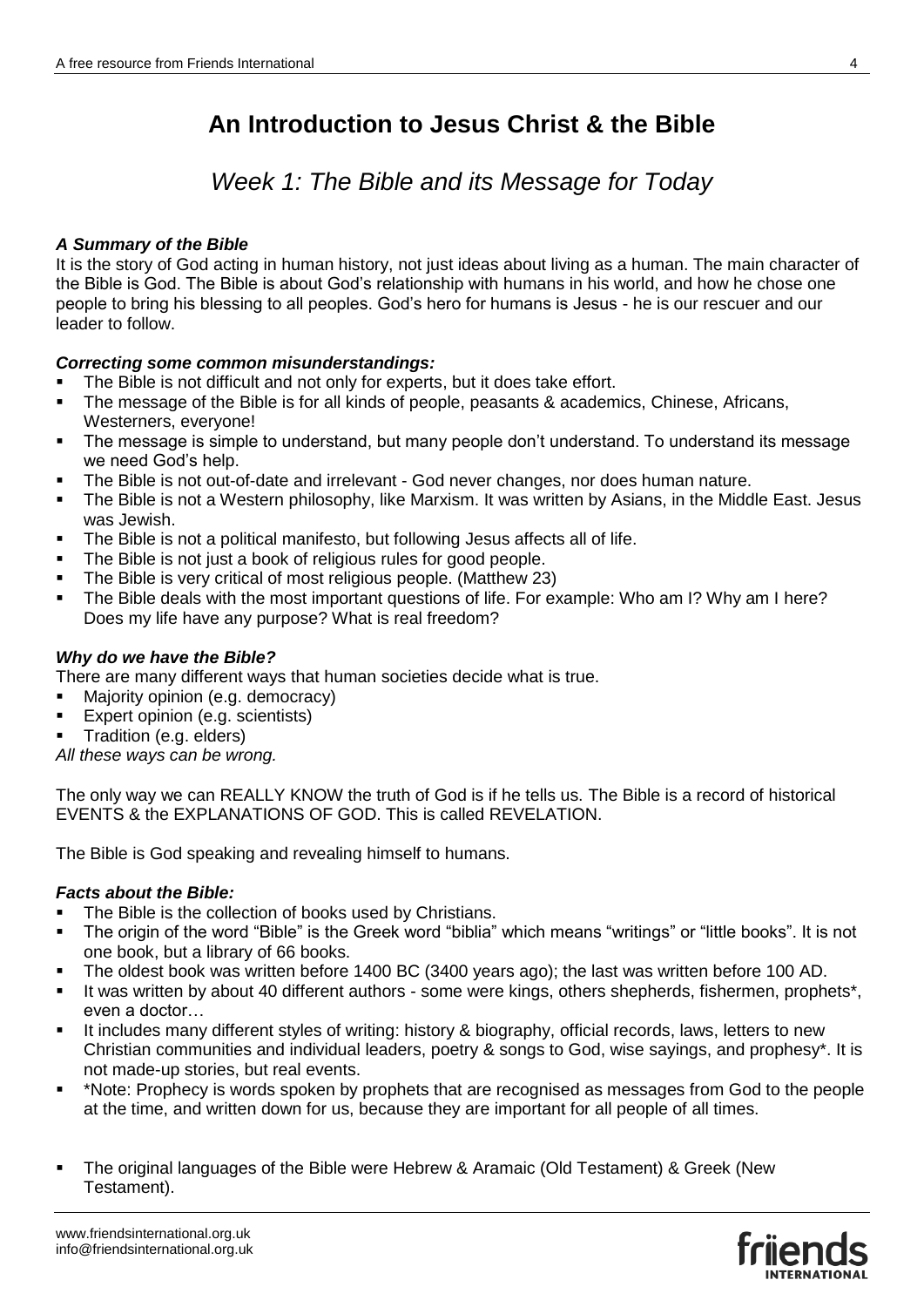The Bible has been translated into many more languages than any other book. There are many translations in English. The "New International Version" (NIV) is a translation that is used by many English-speaking churches today.

## *A Look at the Bible*

#### Two main sections:

*Old Testament* - 39 books written before Jesus. Key idea: God's dealings with one people to bring his blessing to all peoples - God's promises.

*New Testament* - 27 books. Key ideas: the life & death of Jesus and its meaning - God fulfils his promises and how this changes everything for people then, and today.

**Note:** "Testament" is another word for covenant. This is an agreement set up by God so that humans may have a relationship with him. The whole Bible has one consistent message.

#### *Finding Things in the Bible*

Look at page 4 in the New International Version. Some paragraphs have a title that is *in italics*. *"Adam and Eve", "The Fall of Man", "Cain and Abel".* These were added by the translators to help summarise what that paragraph is about. They are not in the original books, and should not be confused with the text of the Bible itself.

Each book is divided into chapters. The chapters are identified by large numbers. Each chapter is divided into verses. Each verse is identified by a small number. The chapter and verse numbers were added to make it easier to find things in the Bible. The original books were not divided into chapters and verses.

To find a passage in the Bible, identify the book, chapter and verse. For example Micah 6:8 is the book of Micah, chapter 6, verse 8. Look up the book in the Contents to find the page number for chapter 1 of Micah. Then look forward in the book to find the right chapter and verse.

## **The Message of the Bible**

These verses describe some important things God has told us. Find them in the Bible.

Revelation 21:1-4 the wonderful future for humans who go God's way.

Deuteronomy 32:3-5 contrast the honour of God and human shame.

Psalm 139:1-6,23-24 God knows all about us. Ask him the way.

Romans 10:9-11 God's rescue plan.

Titus 2:11-14 the motivation to live God's way now.

God tells us about the world and it's need; that all people have gone wrong and turned away from God; and how they can come back to know God. The life and death of Jesus are central to God's rescue plan for the world.

## *Leaders notes for "The Message of the Bible" section:*

Now we're only very briefly looking at these verses, to help you become familiar with using the Bible, and to give you a little taste of what the message of the Bible is. From next week, we will mainly look at one passage in the Bible quite deeply each week.

Revelation 21:1-4 A vision of the end of the world as we know it, or rather the beginning of the wonderful future for humans who go God's way. Isn't this the kind of world we all want? Well, God promises it will be like this for some people - no more pain, no more death! So we all ask what sort of people will be in this fantastic place? Certainly not everyone is there. Revelation 20:11-15 There will be a final judgment of everyone to see if their life has been

lived God's way, and not everyone will see perfect & full life with God. Many will face a second death that lasts forever.

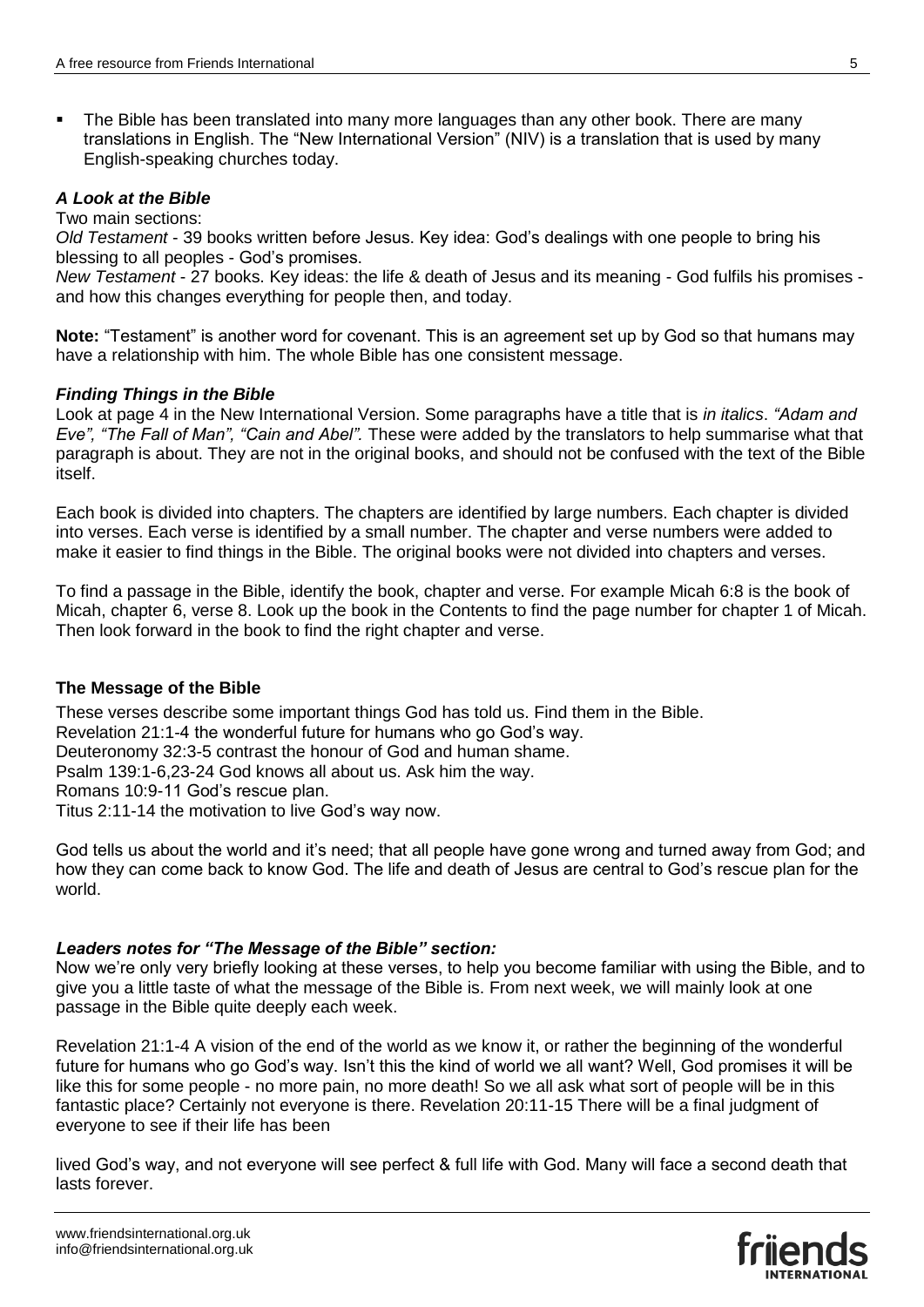Deuteronomy 32:3-5 contrasts the honour of God and human shame. As we have dishonoured God by ignoring him or rejecting him, and acting corruptly to benefit ourselves, how can we expect God to honour us by welcoming us into his new heaven and new earth?

Psalm 139:1-6,23-24 God knows everything about us - all the good we do, and all the worst thoughts and feelings we have. That could be very frightening, couldn't it? Yet the man who wrote this psalm - a king, David - had stolen another man's wife and murdered her husband, yet he had the courage to ask God to help him live in the way that lasts forever. We may ask God to help us live that way.

Romans 10:9-11 - a short summary of God's rescue plan. We will look at this more over the next few weeks, but it's a plan that shows there is a way for us not to be ashamed before the God we have dishonoured.

Let them read this at home.

Titus 2:11-14 the motivation to live God's way now

## *Some Applications:*

What is the Bible's teaching about history?

The world had a beginning, it has not always existed. Also, it has a purpose (which up to Genesis 2 God has not yet expressed). This means the world is ordered, not random, it is going somewhere to fulfill God's purpose for it. This is also one of the reasons that modern science grew from a Western culture that had been deeply influenced by the Bible's teaching. These scientists believed that God had made the world in a way that meant that if you did an experiment tomorrow, you would get the same result as today. They believed they were "thinking God's thoughts after him".

What is the Bible's teaching about whether some people are more important than others? All people are like God in some way. All, therefore, have dignity and significance, and are part of God's purpose for his world, not just those who are successful or rich. Treating educated people better than uneducated is horrible to God. Treating poor people badly, or ignoring them, is also horrible to God. This is also true of mistreating children (and killing unborn babies\*), because it means we are treating someone who is like God badly, and shows we do not respect God. (\*Careful here as many educated Chinese believe abortion is fine for convenience, and some in your group may have already had one.) We are made to love God and other people, and to be loved by God & others.

## *A summary of Genesis 1-2:*

It's about:

- God
- God's Word He speaks [Jesus is God revealing himself to humans]
- God's Pleasure and Purpose the world is good and ordered.
- God's Image humans can relate to God (we are like him, so *all* humans have dignity & significance) & we rule under him.
- God's Rest where God and humans have a perfect relationship
- God's Rule he is in charge

## **God's People in God's Place under God's Rule**

But the world we live in today is not like this, is it? Next week we'll learn why.

## *For the next session:*

Read Genesis 1-3. Read John 1:1-18 again. We will concentrate on Genesis 3.

Ask yourself: What do these passages say is wrong with the world? How did it go wrong? What is now the greatest human need? Has God provided any solution to this problem?

If you want to read more of the Bible, then read more John and more Genesis.

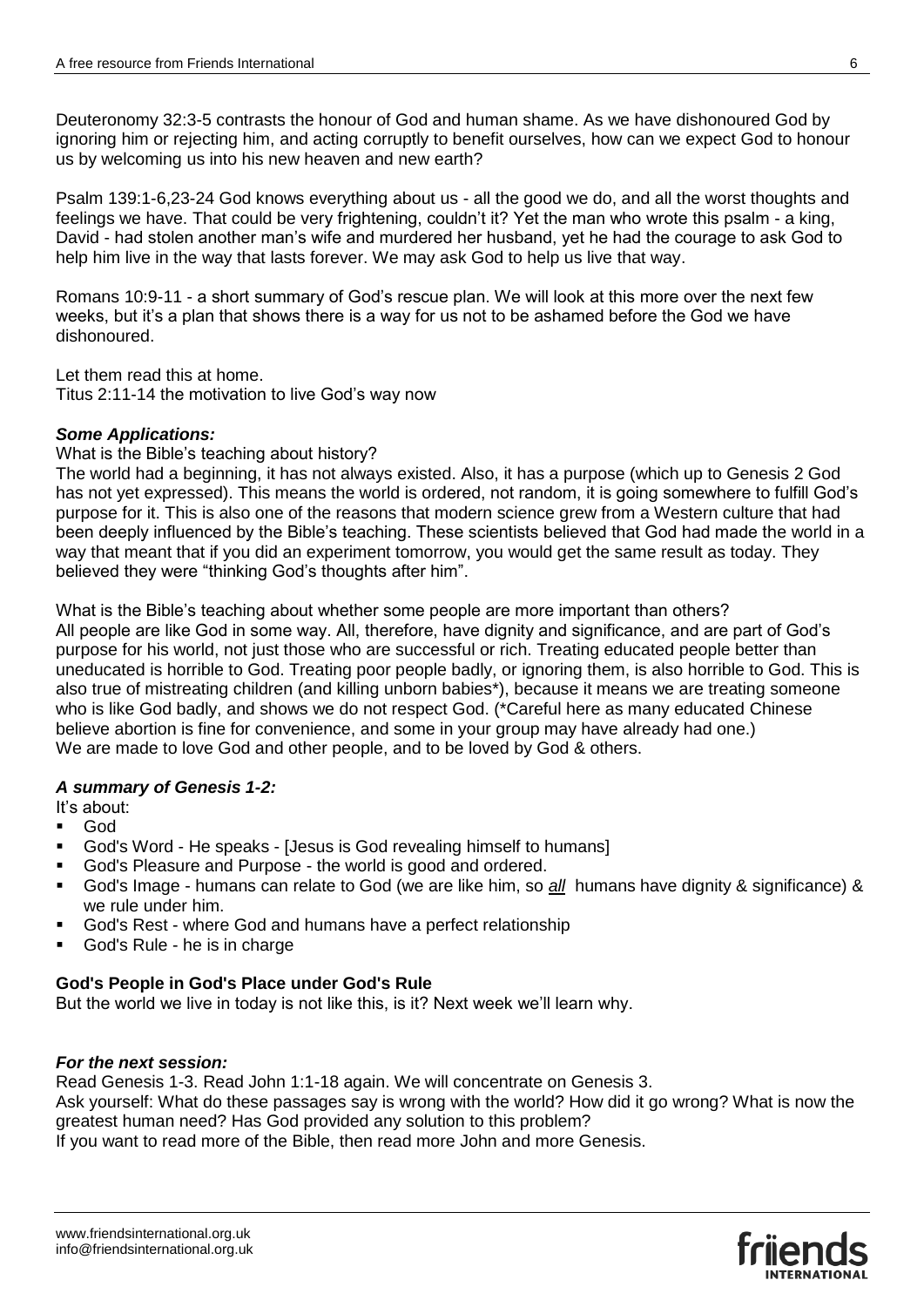*Week 2: Genesis 1-2 In the beginning God...*

#### **Introduction:**

This is not a series of lectures, but I am trying to help you to be able to read the Bible on your own. So I will be asking questions for you to answer. I don't expect you to know all the answers, but most of the answers are to be found in the passages of the Bible that we are reading together. If you don't understand anything, then please ask. I am not an expert teacher to people from other cultures, so I do not know whether I have communicated something clearly to you or not. Please ask. But it may be hard to answer all your questions until you have some more knowledge of the Bible, so please have patience.

Before we open the Bible today I want you to think about your own ideas about a few things. On your own for a couple of minutes, then ask the person next to you what they think. You can write down your thoughts in the space under the questions.

"Well educated people are much more important for a country than less educated people, so laws should help the educated." What do you think about this?

What do you think history is like? Is it random, or going in circles, or moving from a beginning to an end, or ....?

## **Feedback....**

Where do most Chinese people believe the universe came from?

[Pray if you like, but explain what you're doing and keep it simple – give thanks for food and open hearts to Bible]

**Read Genesis 1-2** [Not a science text book; for all people in all times. Let's ask simple questions]

## **1) When is this writing about? (Chapter 1 verse 1)**

"In the beginning" - nothing was before this in time

**2) What is it about?** The creation of the universe

**3) Who is it about? Who said ...? Who saw ...? Who called ...? Who made ....?** God. He is mentioned 35 times in chapter 1, and is the subject of almost every verb.

**4) a) How did God create?** By speaking - he did not need to use hands or sub-contractors, his word has enough authority to do it alone.

*Note: The Bible makes two assumptions about God: A) God exists B) God speaks* [Bible never tries to prove God exists]

## *The Bible is a record of this God telling us what he is like***.**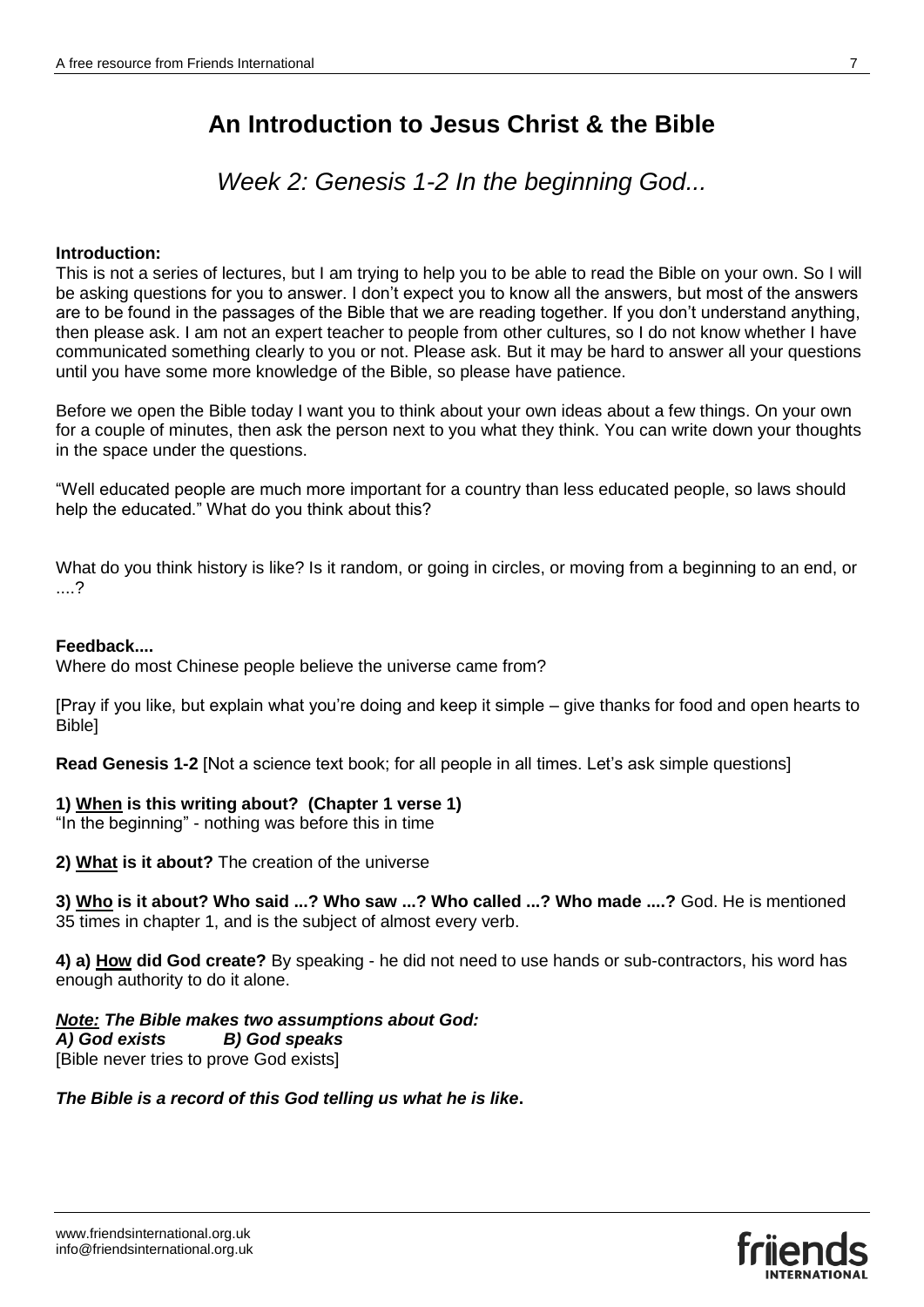**b) What does John 1:1-5, 14-18 add to our understanding of how God created? How does God communicate with humans?** He "speaks" most clearly to us by sending his living Word to us and becoming one of us - the God-man, Jesus.

Word = Communicator/Communication = Messenger/Message

[Don't try to explain the whole chapter. These key ideas are in verses 1, 14 & 18 - note: v.17 identifies "the One" of v.14&18 as Jesus]

#### **5) Why did God create? ("And God saw that it was ...." verses 4, 10, 12, 18, 21, 25, 31)** To satisfy his good purposes.

(At the start of the Bible, *we* don't really know what God's purposes are, but his creation was deeply satisfying to him. "It was very good".)

- **6) a) What is the high point (or climax) of God's creation? (26-31)** People man and woman.
	- **b) How are humans the same or different from the rest of creation? Are we just clever animals?**  We are all creatures, but humans alone, both men & women, are *"in God's image, in his likeness".*
	- **c) What are we made to do? (1:26; see also 2:15, 19-20)**  To rule the world, to manage God's perfect place for him

## **7) Where are humans created to be? (2:1-25)**

In a beautiful place (Eden) with God, where God is "at rest". (2, 8) Really THIS is the climax of creation. God at rest with his people in his perfect place. (If necessary see 3:8 where God is clearly in the garden.)

#### **8) What is the relationship like between God and humans in this place? What does he do for them? (especially 2:15-23)**

This is quite a hard question, but try to tease out the following: He is there with humans, not far away; he communicates with them(16); he created them & rules them - telling them what is good & what isn't (16); he delegates authority over the rest of the creatures to them (19-20); he cares for the man & provides woman who is like him to be his helper/partner (18, 21-23)

## **9) a) What are humans free to do here? (2:16-17)**

*Everything*, with only one exception

## **b) What are humans not allowed to do? (17)**

Eat from the tree of the knowledge of good and evil. (We will look at this in more detail in the next session. Please think carefully about what *"knowing good & evil"* means as you read the first 3 chapters a few times this week.)

[Do NOT try to explain this until next week.]

 **c) What did God say would happen if they rebelled (17)?** They would surely die

## **d) Why? Who is the best qualified to decide what is really good and evil in the world? Who is the overall ruler?**

We aren't told why yet, *but* God is the creator, ruler & owner, humans are his managers. So it makes sense that God knows best, not us.

#### **10) From these first 2 chapters, what do you think it means to be "made in God's image", to be like God? How are we like God?** He made us to relate to him, to communicate with him in a way that other creatures cannot do. We are to be rulers, like him. Rulers of everything else he has created. Ruling for God, under his perfect rule.

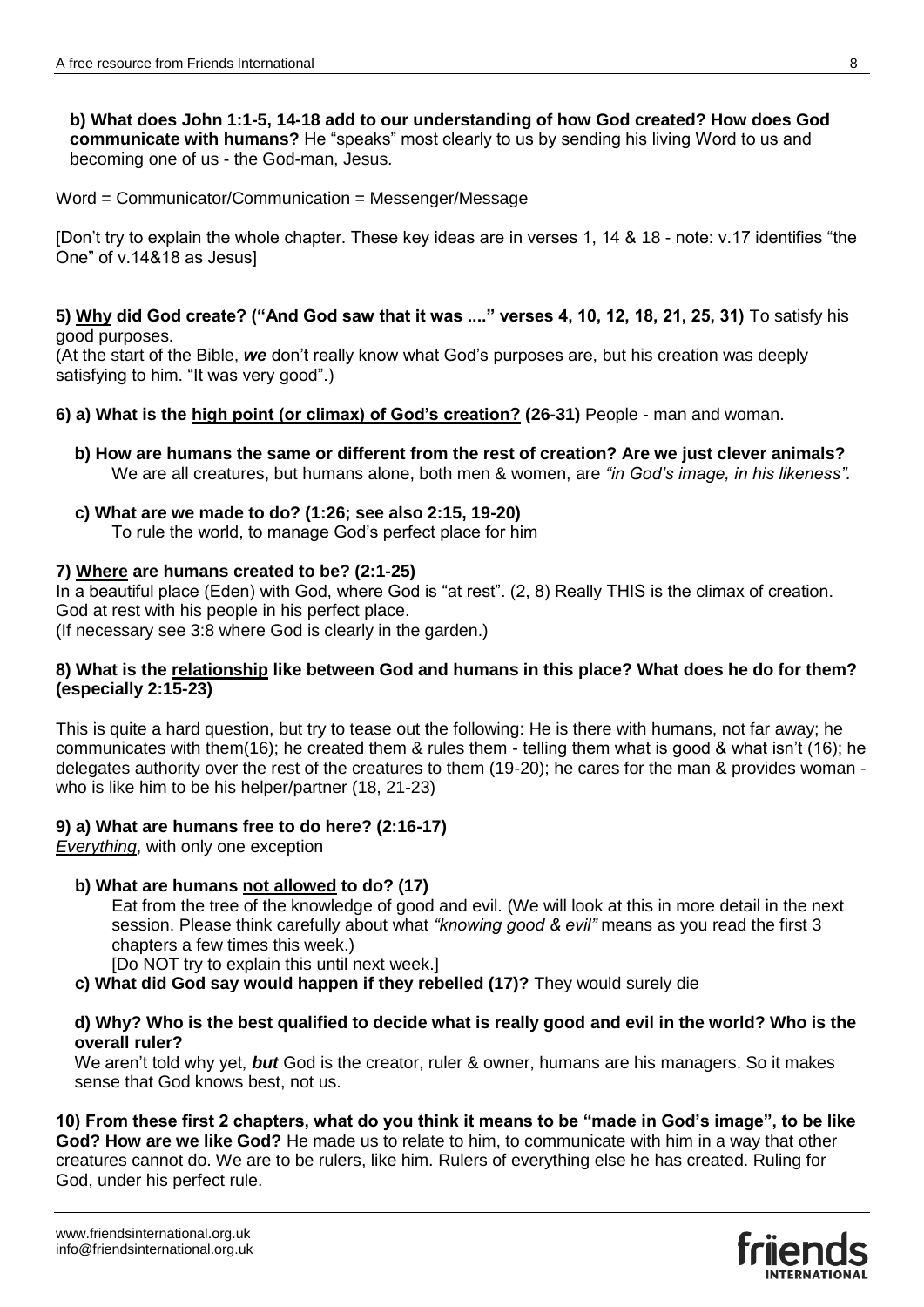## *Some Applications:*

- What is the Bible's teaching about history?
- What is the Bible's teaching about whether some people are more important than others?

## *A summary of Genesis 1-2:*

It's about:

- God
- God's Word he speaks [Jesus is God revealing himself to humans]
- God's Pleasure and Purpose the world is good and ordered.
- God's Image humans can relate to God (we are like him, so *all* humans have dignity & significance) & we rule under him.
- God's Rest where God and humans have a perfect relationship
- God's Rule he is in charge

## **God's People in God's Place under God's Rule**

#### *For the next session:*

Read Genesis 1-3. Read John 1:1-18 again. We will concentrate on Genesis 3.

Ask yourself: What do these passages say is wrong with the world? How did it go wrong? What is now the greatest human need? Has God provided any solution to this problem?

If you want to read more of the Bible, then read more John and more Genesis.

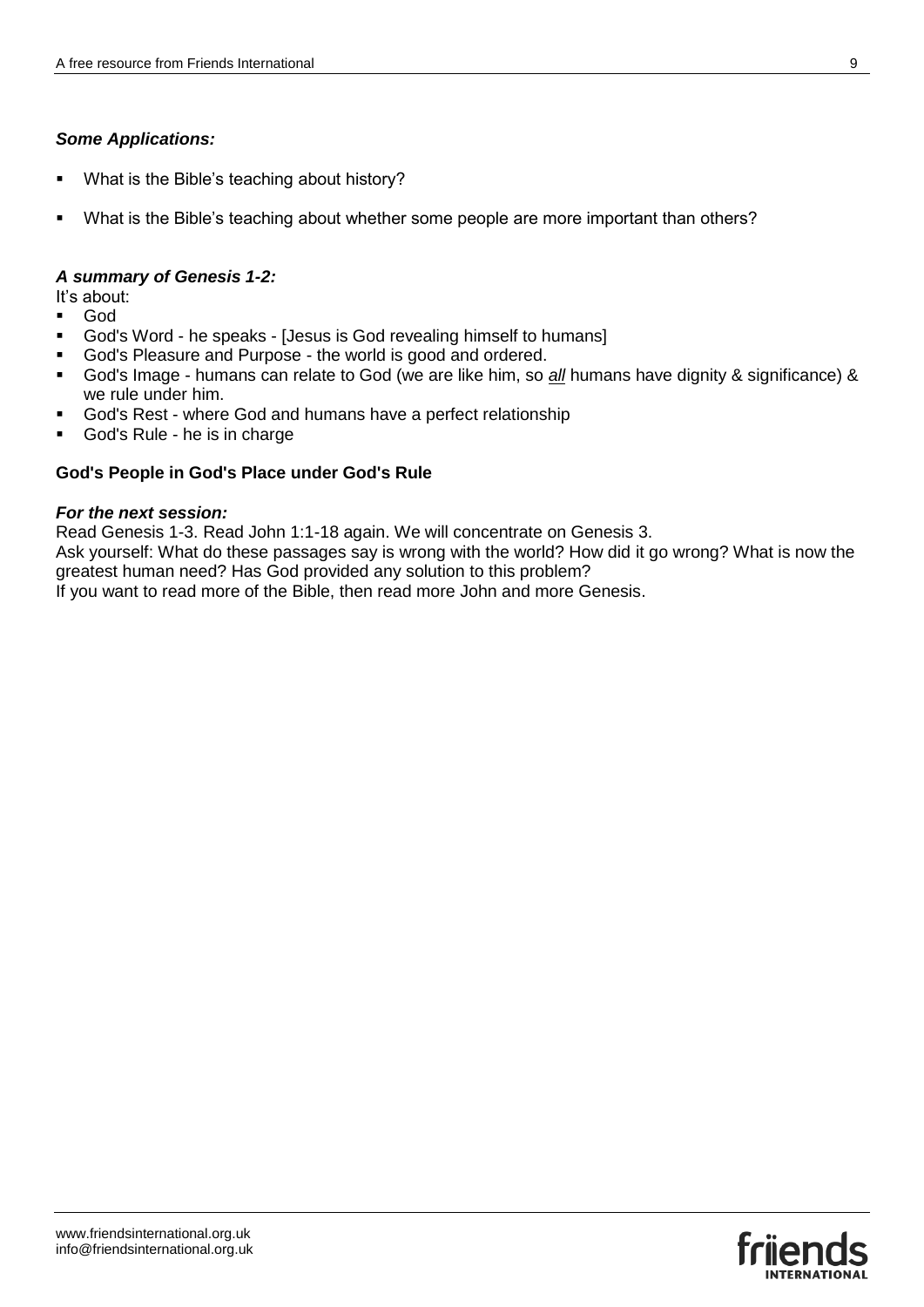*Week 3: Genesis 3 - What's Wrong with the World?*

## **Summary of Genesis 3**

## **What happened?**

God's Word was questioned (1); God's Word was added to (3); God's Word was denied (4); God's Word was disobeyed (6)

## **What attitude was behind their actions?**

Doubting God's integrity & goodness; Rebelling against God - wanting to be God; Pride caused humans to dishonour God - the only one who is truly honourable. Not just being a law-breaker, but deciding to be the law-maker.

*The Consequences* The world is cursed, making work difficult. Human relationships are damaged - in particular between men and women. Humans are thrown out of God's place of perfect rest, cut off from God's presence. All humans are now born outside of paradise in a place of shame. The Tree of Life - fullness of life, eternal life - is out of reach.

*Why?*  Because we won't let God be God in our lives

*Now No Longer God's People in God's Place under God's Rule*

- Is eternal life possible now?
- Are we cut off from God for ever? Can we ever stand before God without shame?
- Is there a way back to God?
- Is there a rescue from the curse?

*According to the Bible, the greatest human need is* 

.... to deal with our rebellion & shame, .... to be forgiven by God.

Who is the serpent-crusher? (3:15)

Will he be able to bring the forgiveness & shame-covering we need?

## **Further Reading**

As we read more of the Bible, it becomes clear that the serpent is the devil, also known as Satan, the accuser (Revelation 12:9). He makes himself look good and attractive (2 Corinthians 11:14), but he is a deceiver (2 Corinthians 11:3) and the father of lies (John 8:42-47). In John 8, people who don't listen to Jesus and don't believe Jesus are described as children of the devil. Another way of saying this is "offspring of the serpent" (Genesis 3:15).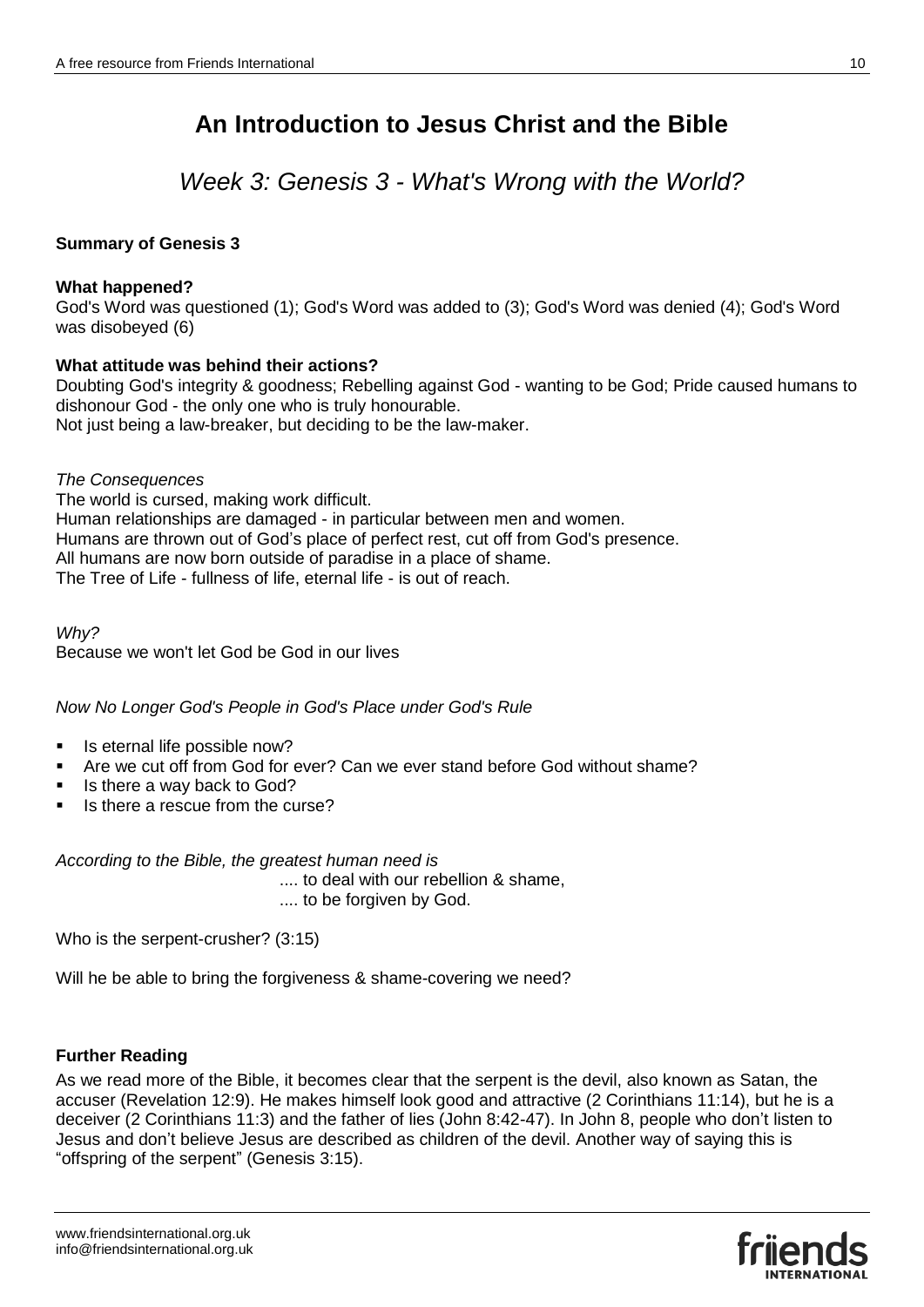**For the next session:** Read Revelation 21-22 (A vision from God about the end of time.) Ask: Is eternal life possible? Read more of John.

*Questions* 

- What do you think is the greatest problem in the world?
- What is the greatest human need?

*Read Genesis 3:1-24* What happened in 3:1-13? The serpent speaks to the woman.

## **1) Does he accurately quote God?** (2:16) No.

**2) What was he trying to do?** What idea of God's character does the serpent give to the woman? He tries to persuade the woman that God isn't good; that God doesn't want good things for her and her husband; that God is a liar. He is trying to deceive the woman so that humans dishonour and rebel against God.

**3) What did the serpent promise would happen if the woman ate from the tree?** Be like God. Eyes opened.

**4) Was he right?** (7, 22) Yes.

**5) Where was the man when all this was happening?**

With his wife.

## **6) What should the woman and the man have done? Who was supposed to be in authority over who?** (**Note: who did God give the command to in the first place? 2:16-17)**

They should have listened to God, no-one else.

Authority levels: God first, then man & woman, then all other creatures (including the serpent).

Notice that God had given the command to the MAN before the woman was made (2:16-17). The man was there when the woman was tempted by the serpent, so he should have reminded her what God had said and prevented her from eating the fruit. When they ate, they reversed the authority structure - they allowed a creature to tell them what to do, instead of God, so the levels became: creature first, then woman & man, and lastly God. They didn't treat God as God. They gave away their authority to the serpent, so now he had some power over them.

## **7) What does it mean to "know good and evil"? (2:9, 16-17; 3:4-5, 22-23)**

(This is the key question of this study, so try hard to tease the answer out of them. However, usually they will need quite a bit of help. Usually better to give out the other handout at the end of the session.) It's not about eating an apple! It represents something that is very important indeed. Can't be the ability to tell the difference between good & evil because God assumed they knew that what he said was good and disobedience was evil. Can't be that they experienced doing evil for the first time, because it makes them "like God" (22) and he does not do evil. It is clearly something that it is good for God to have and bad for humans to have. "Knowing good and evil" means choosing, deciding, what is good and evil. But this is God's job, not humanity's, because he really does know best, whereas we only think we know. Sin is not being a law-breaker, but deciding to be the law-maker. So eating the fruit is not a silly mistake, but a revolution to replace the best leader that exists!

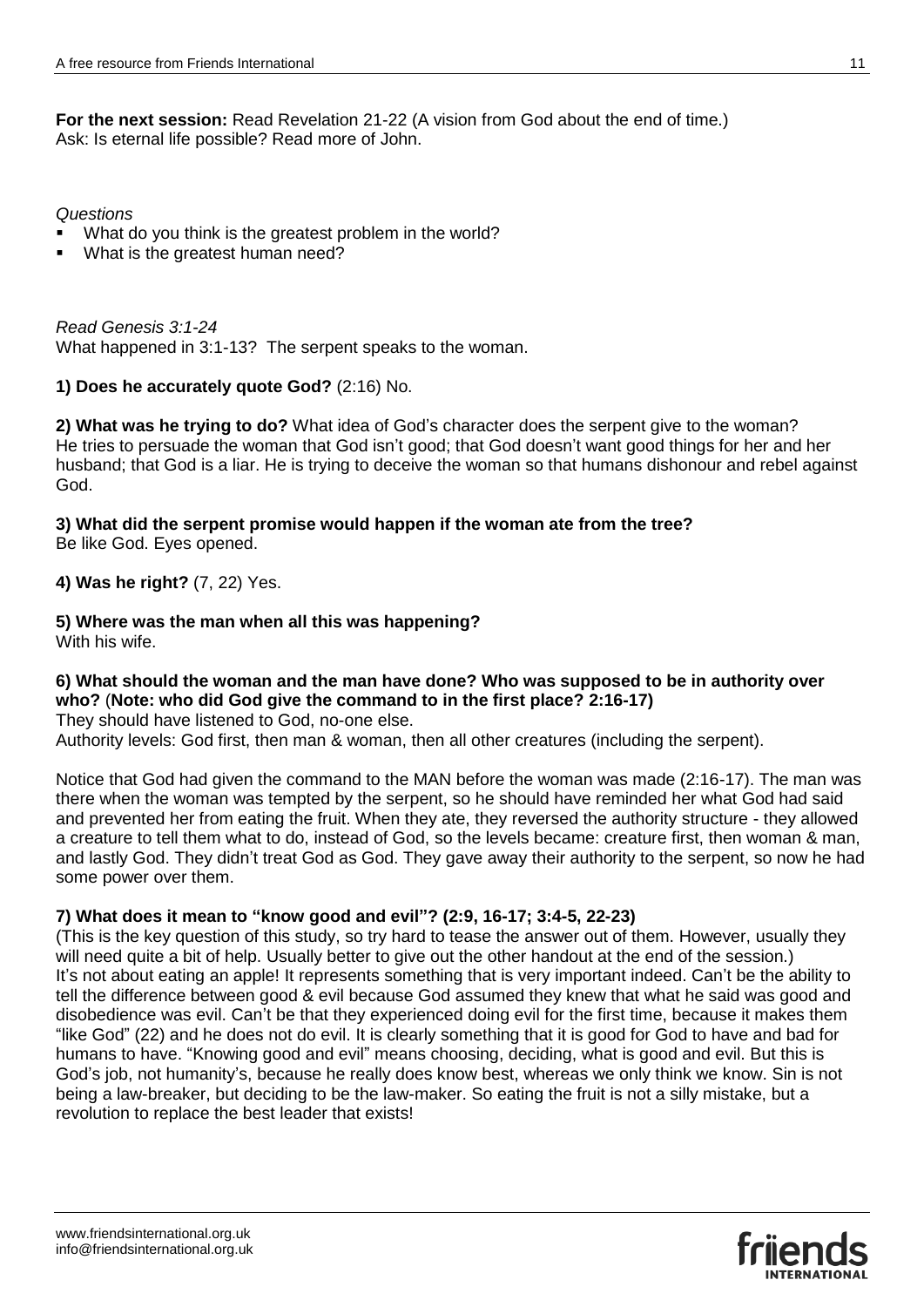## **8) In verses 8-9, why did God ask "Where are you?" Didn't he know?**

Of course he knew! He asked because like any relationship, he wanted a response from them. This shows there was a close personal relationship between God and humans in the Garden, where they rested together and enjoyed each other's company.

## **9) Who do they say is responsible for their rebellion? (11-13)**

Adam says it was the woman AND blames God for her! Eve blames the serpent. In other words, it was someone else's fault! They fail to take responsibility for their rebellion.

God had given them so much, but they still wanted more. Rebellion - even revolution - is at the heart of what they did wrong. It wasn't just a silly mistake or a small disobedience? They didn't treat God as the one true God that he is.

## **Genesis 3:14-24 The Results of Human Rebellion (or Sin)**

God reinforces the results of what humans have done.

#### **10) What does God say against…** *(Don't spend too long here. I usually don't ask them question 10, but simply read the answers myself. Notes for leaders benefit only, if questions are asked.)*

a) the serpent? (14-15) (see further reading) cursed, in conflict with the woman and her descendent b) the woman? (16) pain in childbearing; power struggle with man (Note: see the equivalent phrase in 4:6, sin desires to have Cain, but he must rule over it) c) the man? (17-19) Ground cursed (because he listened to Eve instead of listening to God); work, even survival is difficult. Return to dust = physical death.

(Note: also results in earthquakes & floods, see Romans 8:18-22)

Note: The results are really serious, and not out of proportion. God is a perfect judge. "The punishment always fits the crime". Sin really is this bad.

11) In 2:17 God said that the consequence of eating this fruit would be death. Was he wrong? (Genesis 3:19, 21-24, see also 4:8, 5:5)

They did not immediately die physically, but physical death of humans came into the world at this time. But the main idea of death that is explained in the Bible is the separation from God that is permanent (.... unless God will do something which we don't deserve). This is what happens in 3:23-24. Could this be the end of the 7th day - God's blessed rest? (Note: 7th day in 2:1-3 does not seem to end like the other 6.) After Adam and Eve rejected God's rule, humans make a mess of their lives & society (Genesis 4, 6:5-6). So is there any hope for humans now? Has God abandoned humans and the world altogether? God would have been fully just if he had destroyed all humanity in Genesis 3. But his good judgment does still seem very bad news.

12) There are two things in chapter 3 that suggest there could be some good news - a way to defeat the power of the devil and the certainty of death. What are they? (21, 15)

a) 3:21 God covers their nakedness. He still cares for them. (Skin garments suggest a death was necessary to cover their rebellion & shame.)

b) 3:15 one descendant of the woman - at war with the devil - will crush his head and destroy his power.

So at the end of this chapter we should be asking ourselves: "Who will be the serpent-crusher". This is the main question the rest of the Bible is answering.

*\* The heart of their sin is a desire to become like God. They are not satisfied with what God has given them, even though he had provided so much. They want to know what God knows. Their sin is not simply breaking some test of obedience; they are trying to take the place of God. They reject God's authority and his knowledge of what is good and best for them. In other words, their sin is much more than a momentary lapse of obedience. It is an act of revolution.*

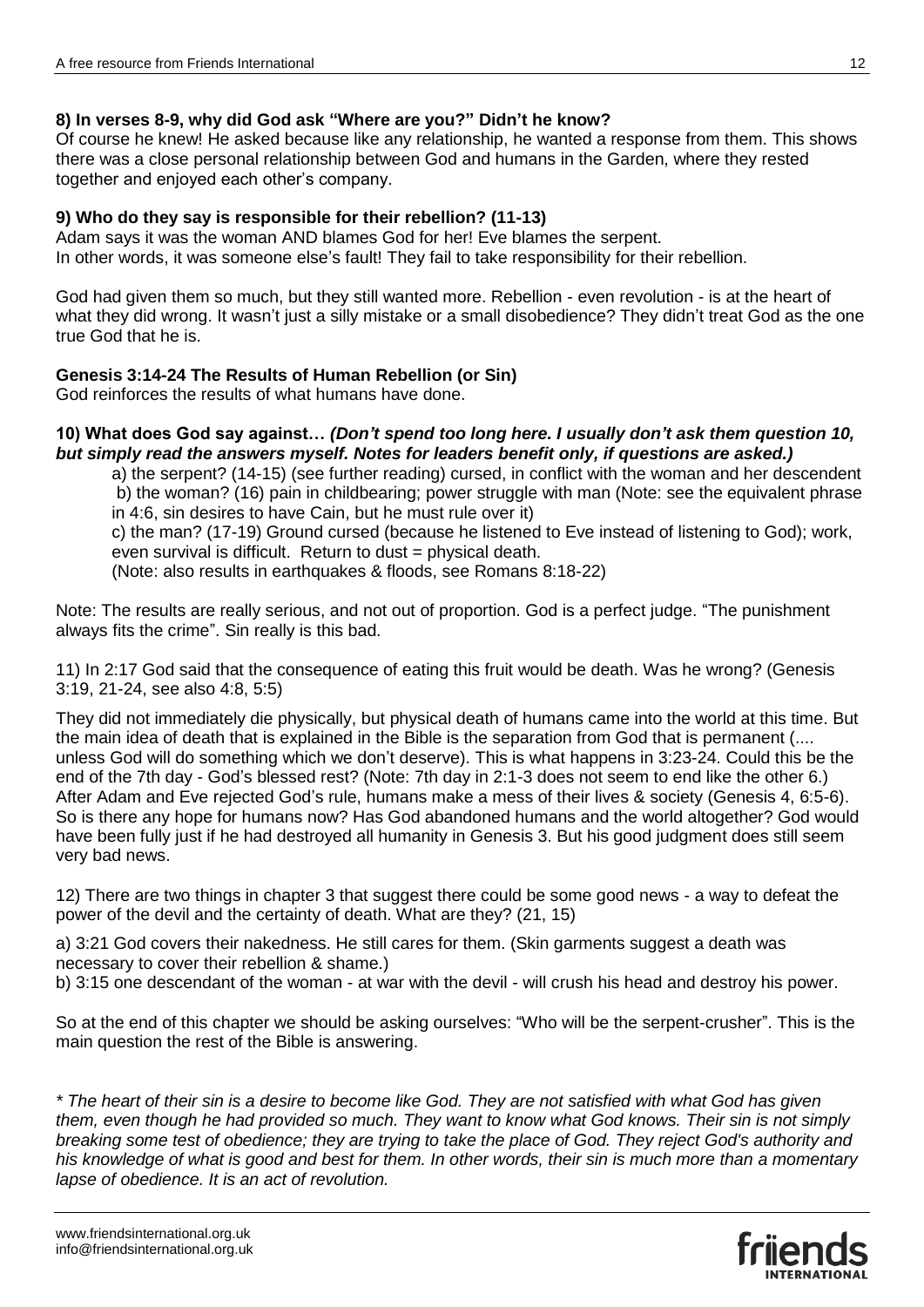*This is important to understand, because it is opposite to the beliefs of most people in the world. Most people believe that sin is breaking rules. They believe that for his own reasons, God has established certain rules and that we sin when we break them. Genesis 3 teaches us that sin is much more than breaking a rule - it's not like a parking offence. Sin is revolution - it is denying the way God has made things, rejecting his authority and his Word, and trying to put ourselves in the place of God. We want to make the rules.*

*The consequence of Adam and Eve's rebellion is that God reinforces the natural consequences of their sin. Humans upset the order of creation and now they must live with the consequences: conflict between man and woman, painful childbirth, and an environment that is hostile and yields crops reluctantly. Most significantly, they are banished from God's presence and his paradise, and cut off from access to the tree of (eternal) life.*

[Adapted from Beyond Eden (Genesis 1-11) by Jensen & Payne (The Good Book Company)]

## **Extra Handout for week 3**

## **What does it mean to "know good and evil"?**

## *Bible References:*

Genesis 2:9 And the LORD God made all kinds of trees grow out of the ground - trees that were pleasing to the eye and good for food. In the middle of the garden were the tree of life and the tree of the knowledge of good and evil.

2:17 but you must not eat from the tree of the knowledge of good and evil, for when you eat of it you will surely die.

3:5 "For God knows that when you eat of it your eyes will be opened, and you will be like God, knowing good and evil."

3:22 And the LORD God said, "The man has now become like one of us, knowing good and evil. He must not be allowed to reach out his hand and take also from the tree of life and eat, and live for ever."

Note also: 2nd Samuel 14:17 "And now your servant says, 'May the word of my lord the king bring me rest, for my lord the king is like an angel of God in discerning good and evil\*. May the LORD your God be with you.'"

*\*In the original language, this is the same phrase.*

#### *What Did They Eat?*

Despite all that God had given them, Adam and Eve were not satisfied. But what was it that they actually did? What was it that they ate? What was the nature of their 'sin'?

The forbidden fruit is described as coming from "the tree of the knowledge of good and evil". Before looking at what this fruit was, or symbolised, we should note what it was not.

It was not an apple. Despite the mythology that has grown, and the widespread use of the apple as a symbol of temptation, there is no mention of apples in Genesis 3. Adam and Eve did not disobey God and subject the entire world to his judgment by eating an apple. It is important to say that the forbidden fruit was not some random choice on God's part. It is not that he decided that apples would be forbidden, whereas oranges and watermelons were okay - that would be saying that God is random, and forbids things for no reason except to make life less fun. God is not like this.

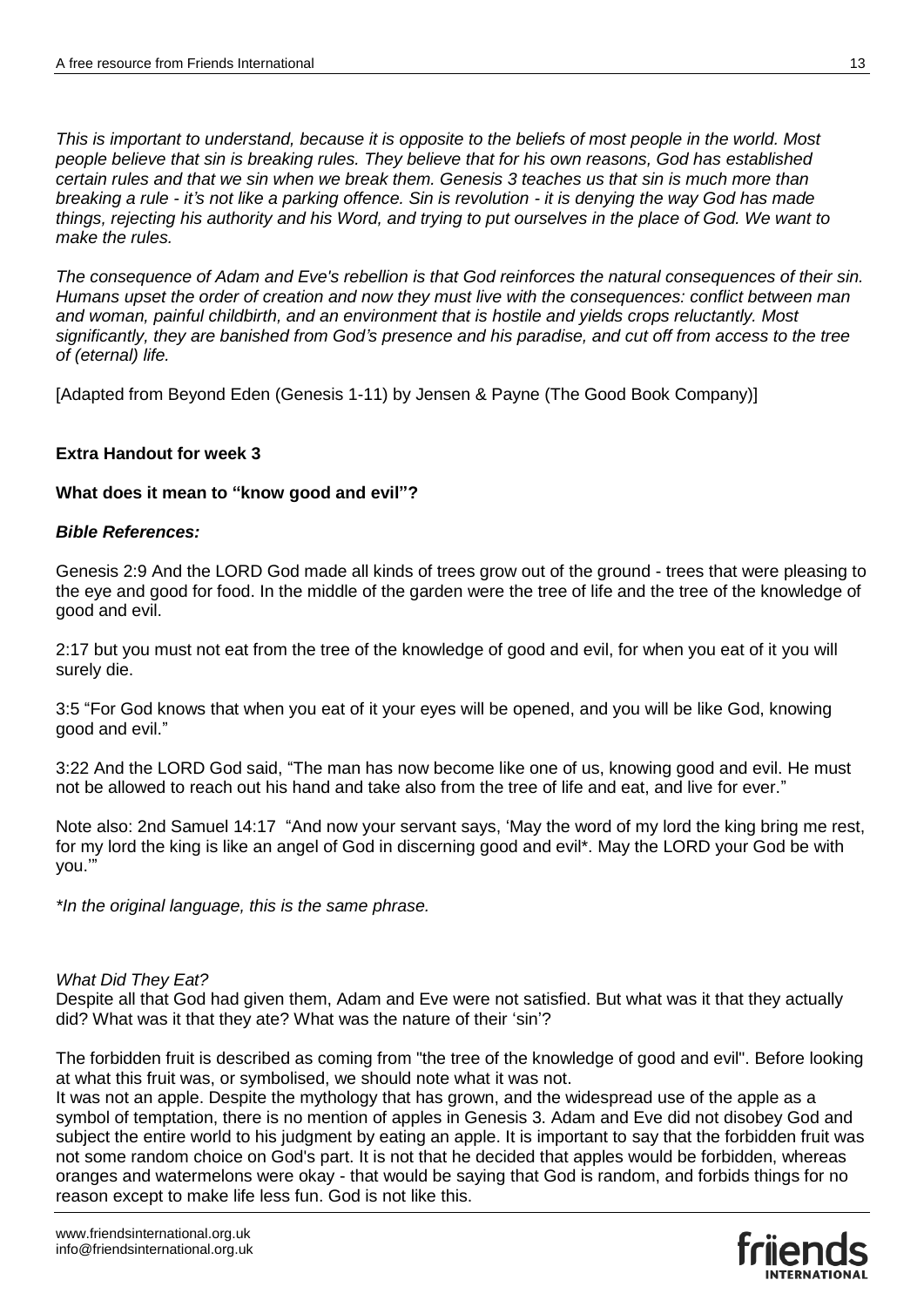It was not sex. Advertisers like to link half-eaten apples with semi-naked women, and this reveals another popular but wrong idea. The sin of Adam and Eve was not that they had sex. Sex is part of God's good creation. It is there Genesis 2:24, where man and woman are united by God and become "one flesh".

If the sin was not eating an apple, or having sex, what was it? Clearly, it had something to do with wanting to "know good and evil", but what does that mean? Let us note the following things:

\* There were two trees in the centre of the garden, one of which was forbidden to Adam and Eve: the tree of the knowledge of good and evil (2:17). It represented characteristics of God - that is, eating fruit from it would make humans like God: knowing good and evil (3:22).

\* Humans had some idea of obedience before they ate the fruit. God's command in 2:17 assumes that the man understood that he was to obey. God also assumes the man understood the result of disobedience was death. In other words, he was capable of moral choice. He understood 'right' and 'wrong'. (This is against those who argue that humans had no idea at all of what is good and what is evil before eating the fruit of the tree.)

\* Humans had a certain naiveté (innocence), which is destroyed by eating from the tree. Before eating, they were hardly aware that they were naked - it made no difference to them. But having eaten the fruit of this tree, their "eyes were opened", they received a new level of perception, and their nakedness bothered them. They needed to cover it up. They needed to hide it from God and each other. In the passage, this is the key illustration of humanity's new knowledge - that they were now aware of their nakedness and were ashamed of it. "Who told you were naked?" asks God.

\* After eating, humans have a new level of moral perception. Their eyes have been opened. They understand good and evil in a way that they didn't before. The passage does not make clear the precise nature and extent of this new-found knowledge, but, at the very least it:

a) made them 'like God' in some sense, and

b) prompted them to cover their nakedness.

Adam and Eve's rebellion is a rebellion against the order of creation. In Genesis 1-2, there is an order of authority: God, man/woman, the animals. In Genesis 3, that order is overturned. The rebellion starts with the animal who prompts woman, and then man, to take the place of God.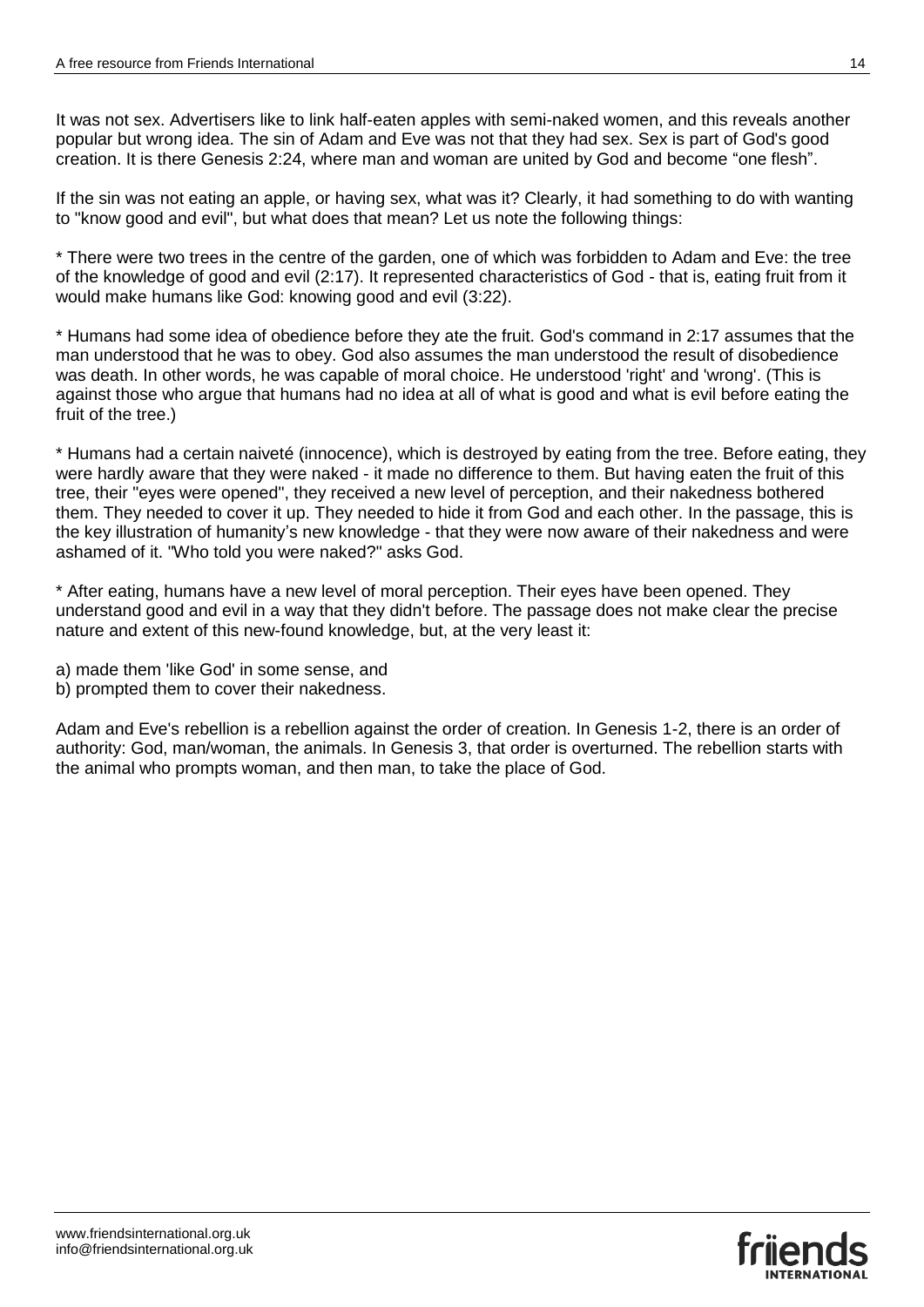*Week 4: Revelation 21-22 New Heaven & New Earth*

## **1) What is the great problem humans have had since we were thrown out of God's perfect place - Eden - in Genesis 3? What are the results of this for our relationship with God?**

We are rebels against God, the life-giver, & have dishonoured him, and he has cut us off from himself and the tree of life. So is a full & perfect (eternal) life possible? Will God's curse on the world because of human rebellion ever end? Can we ever be forgiven and have our shame removed? Will people ever really want to live God's way - the only way that will be best for all people?

Can we ever again be God's people in God's place under God's rule?

**Note:** The belief that all people are rebels against God has deeply affected cultures that have been influenced by the teachings of the Bible.

For example: the spreading of power (politicians, police & judges kept separate) so that no-one can take total control; democracy is not a perfect system, but it makes sure that no-one can keep hold of power for life. This is an effect of the Bible's teaching that every person is a rebel - in a position of shame before God, and is able to be corrupted.

2) What sort of world would you like to live in, and who would be in your perfect world?

Revelation is a difficult book to understand. It is full of symbols. This is a style of writing (called apocalyptic) that we are not familiar with, but was used in the Middle East region for a few hundred years around the time of Jesus. Many of the symbols are mentioned in some other part of the Bible. It is dangerous to be too certain about what all the symbols mean. There is some mystery. Many false teachings have been based on this book. However the overall meaning is clear if we avoid trying to explain all the details (like an Impressionist painting.)

[**Suggestion:** cover such a painting with a sheet of paper with a small hole in it, and ask what that detail is. Then draw away the sheet to show the whole picture.]

The book of Revelation is describing the universe from God's point of view - the way it really is, not just the way we see it from where we are. Revelation & Apocalypse both mean "taking away the curtain", in other words, taking away what hides reality from us, so that we can see what only God knows, and what we could not see by ourselves.

This book of Revelation is describing what is happening now, and what will happen "soon". It is not detailing historical events in order. The last two chapters are revealing the great climax of history, and they teach us important things about now too.

**Note:** Jesus is called "the Lamb" here (see John 1:29 & Leviticus 5:14-19).

[pray] Read 21:1-11; 21:21-22:21[possibly read the whole 2 chapters]

3) What big picture do you get from this passage compared with Genesis 3?

A wonderful new world; No more curse; Some humans are there; God is with his people; The tree of life is accessible. But don't answer this question yourself if they don't get it yet.

## **4) What's new?**

Nothing less than a new heaven and new earth (1); new everything (5).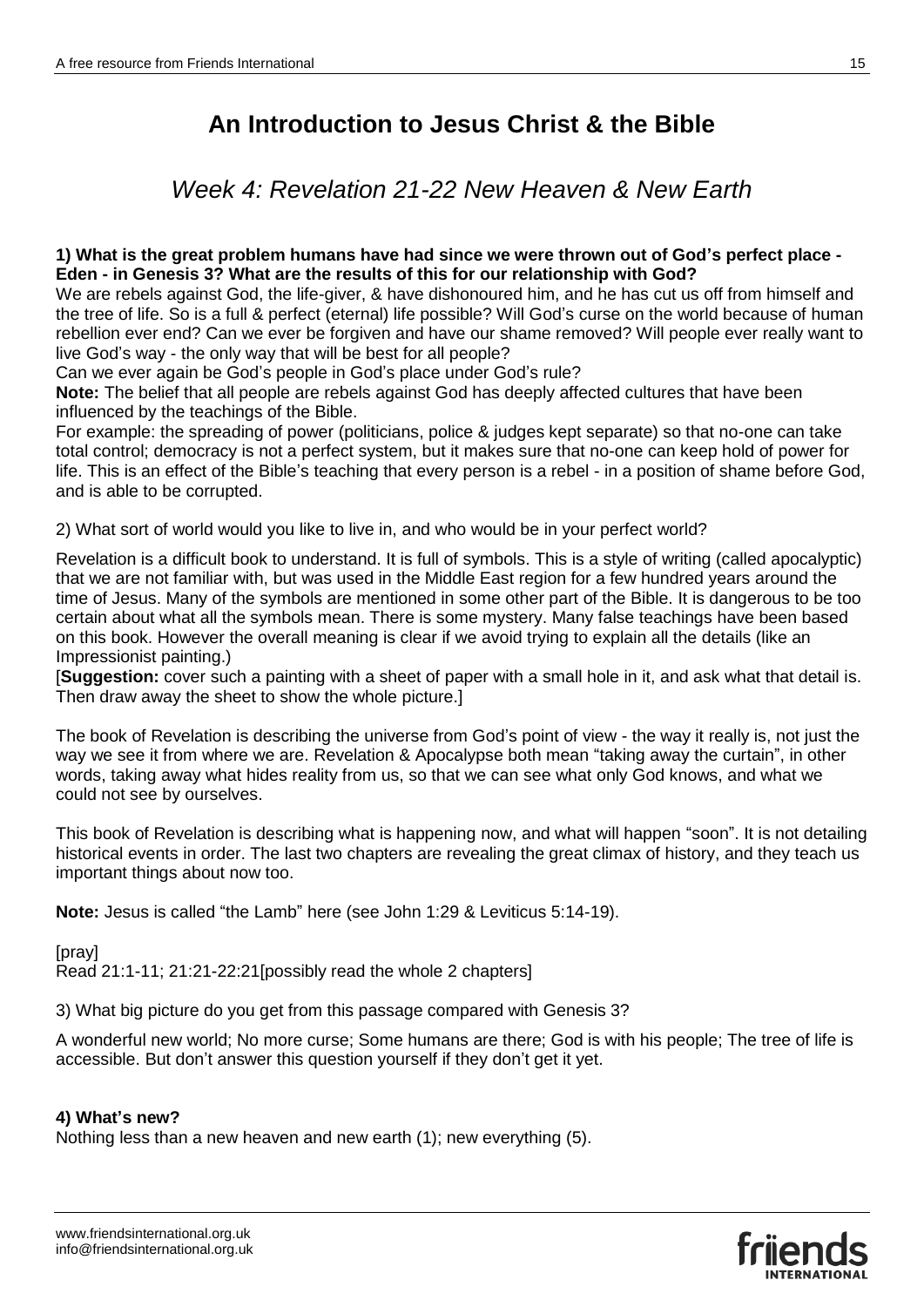## **5) What's it like? (1-5)**

Wonderful! Too beyond our experience to describe. No tears, no death, no pain, no "old world" problems. God is living with his people. It's the kind of place that people everywhere long to live in.

6) What or who is being described here? (21:2, 9-10)

A mixed symbol that cannot be drawn! The Holy City, the New Jerusalem = the bride (2) of the Lamb (9). Not many brides would like to look like a city!

It is certainly not the city called Jerusalem in present-day Israel.

We need to try to understand what these symbols mean.

**7) When this place/bride is being described in 21:9-21, what impression do you get?** (Remember: big picture not details.)

Beauty, precious, order, huge, security, purity, perfect, glory (the exact identification of each gem is much less important).

It shines with the glory of God.

**Note:** "12" is a very important number in the Bible - 12 tribes of Israel, 12 apostles of Jesus (21:12,14) symbolic of "the people of God". All the 12's & multiples of 12 in the city are telling us, what this city represents. It doesn't really matter how many miles or kilometres it can be translated into!

8) So what is the Holy City? Who is the bride of the Lamb?

It is ....the people of God, the real church. Real Christians together are the city and bride. This is what we look like as God sees us - no longer as shameful - not because we are "beautiful" & "perfect" now, but because this is what we WILL be and he is changing us to be like this. Jesus is our perfect husband; not as individuals but the whole body of the church is his bride. [Also read later Jeremiah 31:31-34; Mark 2:19-20; Ephesians 5:22-33]

9) What is missing?(21:22-27; 21:8; 22:3; 22:15-19)

[spend most time on "impurity"] No... temple (21:22) - no need for priests. (God & the Lamb) No... sun or moon (21:23) – no dimming of light ever again (God & the Lamb) No... night (21:25) - no need to ever lock your house again - perfect safety. No... impurity, no-one shameful or deceitful (21:27 read also 21:8; 22:15) No... curse (22:3) - creation is no longer groaning under God's judgment. Wouldn't you love to live in a place like that?

Imagine what it would be like never to have lied, never to have lusted, never to have trusted a superstitious tradition.... Can you imagine it? Can you imagine what it would be like to have always loved God and your neighbours with all of your everything?

**10) If there is no impurity in the new heaven & new earth, do you deserve to be there?** Where do you and I deserve to be? (22:15; 20:12-14; 21:8) No! God is a perfectly good judge and we deserve to be with the liars and the shameful, outside the City (22:15) & in the lake of fire - the second death (20:12-14; 21:8).

11) What and who is at the centre of the City? (22:1-5)

Life-giving water from God, with eternal-life-giving Tree of Life - better than Eden.

God & the Lamb ruling (throne 21:5, 22:1,3) - his people will see him face-to- face. Without God & the Lamb there is no heaven, only hell. It is being with him forever that makes it heaven. So if your ideal world did not have God & the Lamb at the centre, it would soon be a terrible place. It is God's presence that makes it perfect.

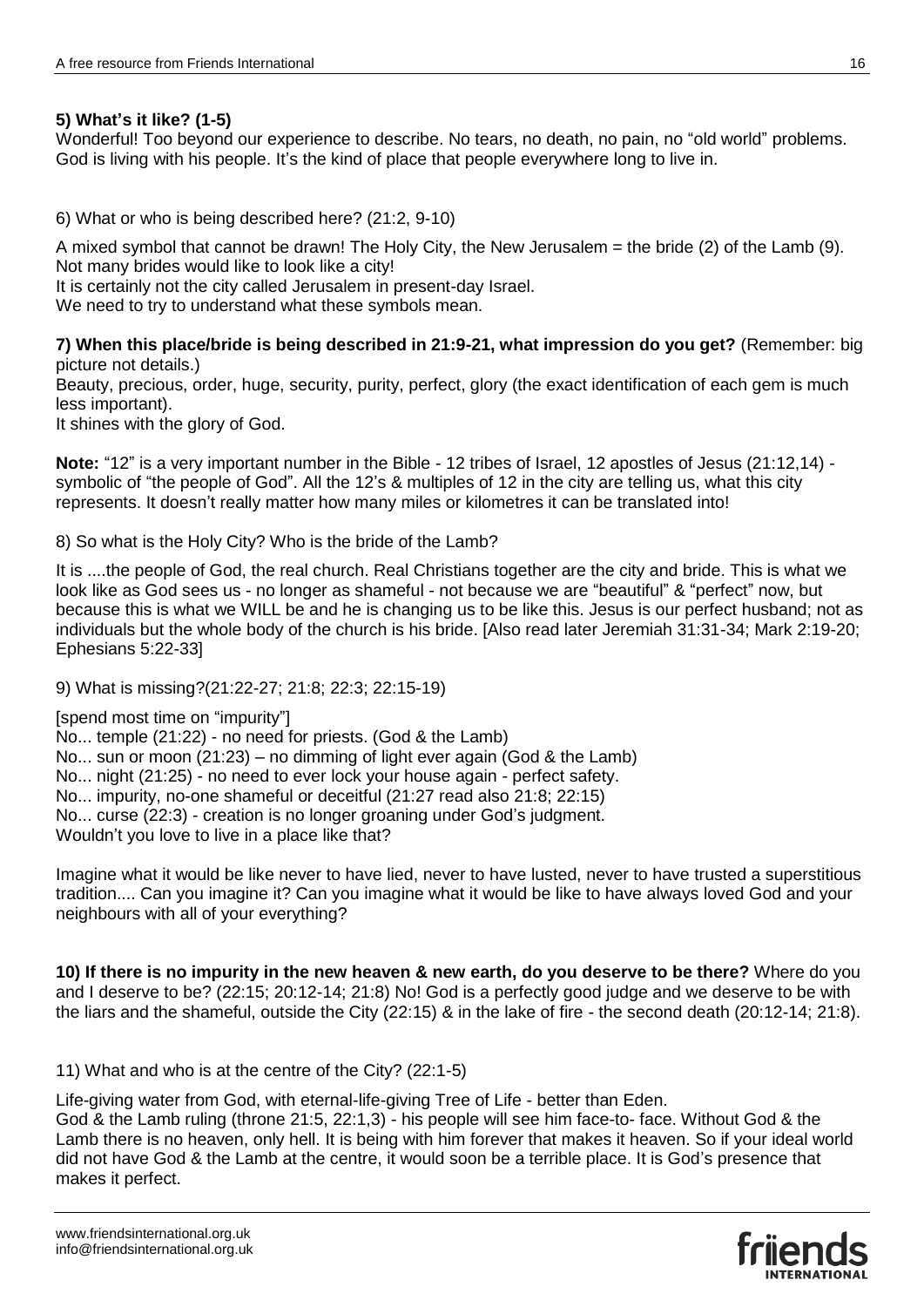12) Who can enter the Holy City, the people of God?

21:27  $22.17$ 21:6 21:7 22:14 (read also 7:9,13-14)

## *Summary*

Only those whose names are in the Lambs book of life will see God face-to-face in the wonderful & perfect new heaven & new earth, where there is no more curse.

## *Who are these people?*

Anyone who will come spiritually thirsty to Jesus (& only Jesus), and who is willing to receive his free gift of full & perfect life. The only condition is that we receive the gift God's way: symbolically, by "washing in the blood of the Lamb".

*How can we be washed clean in the blood of Jesus?*

God's solution to the greatest human problem is found in the death of Jesus. And that is who and what we will study for the rest of the course.

[Read also Revelation 5:6-14]

**Note:** The serpent, the devil, is defeated by the blood of the Lamb (12:7-11; 20:2,10). So Jesus is the serpent-crusher (see Genesis 3:15).

And Jesus is coming back to make all this happen (22:20). "Amen. Come, Lord Jesus."

## *Further Reading:*

"Sea" in Jewish thought was full of chaos, danger & evil. "No longer any sea" (21:1) is not a statement about geography, but symbolic for the removal of chaos, danger & evil.

The City is shaped like a cube (21:16). There is only one cube in Old Testament - the Most Holy Place in the temple (1 Kings 6:14-22). This was the only meeting place between God and people (represented by the high priest, once a year) (Leviticus 16). Now the whole of God's people make up the Most Holy Place.

**Note:** 21:26 the glory & honour of the nations (all peoples) - there is something in every culture that glorifies & honours God. That will be present in God's people.

[Note: Alpha & Omega, Beginning & End (21:6; 22:12-13) shows that he has the only authority to bring history to an end, just as he is the only one who could bring it into being.]

*For the next session:* Read Genesis 3, Genesis 11:1-9 and John 11. We will study John 11 in detail. If you want to read more of the Bible, read more John.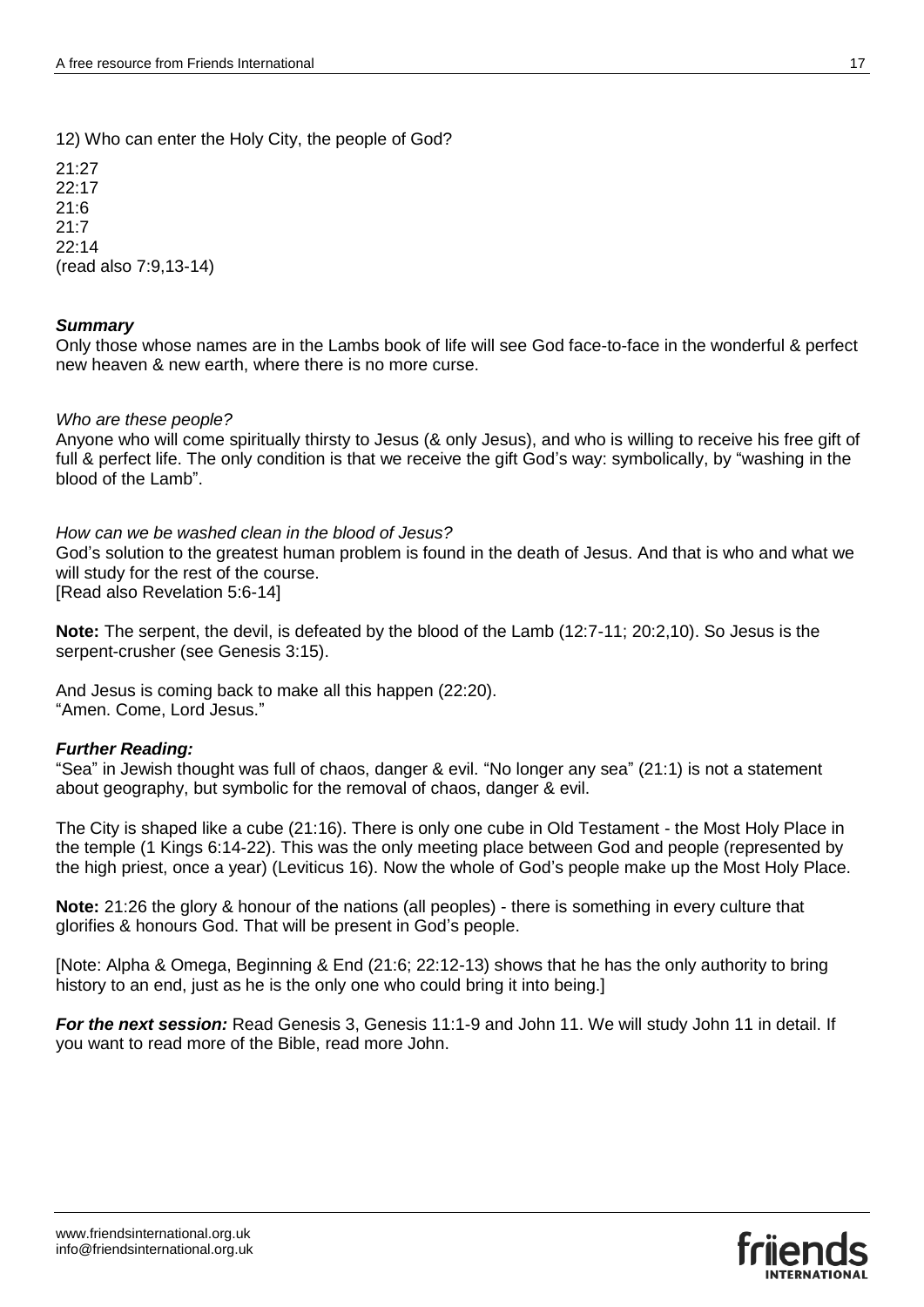## *Week 5: John 11 - Jesus is the Life*

We've looked at the beginning and the end so far. This is like doing the edge pieces of a puzzle, it helps to fit everything else in its right place. Now we are looking at the main character, which is like concentrating on the main face in the jigsaw.

*What do you feel about dying? What happens after we die?*

*Why do people die? Has death a purpose? What is death for?*

## **Can you think of any examples of a person's death having an important purpose? ....**

[This is a powerful story of sacrificing one's life for others. But tell a different one if you prefer.] Sometimes people sacrifice their own life for others. Not often, but sometimes. In December 1982 millions of people watched on their TV's a man struggling to survive in the icy water of the river in Washington DC. The water was so cold that no-one could live in it for more than a few minutes. A helicopter arrived and let down a rope to pull him to safety. He grabbed it, but then deliberately let it go. The same thing happened 5 times, until he was exhausted and drowned.

.... It doesn't seem to make sense, does it? He had the chance to save himself, but he wouldn't take it. Was he mad?

Well, we need to understand the whole picture before we decide. What had happened was that a plane had been forced to land on the river because of engine failure. The helicopter arrived to save the passengers who were all in the freezing water. The man who took the rope was a strong swimmer. He took hold of it, then swam to the nearest person, gave them the rope and watched as they were pulled to safety. This he did 5 times before he was exhausted and he drowned....

Maybe at first you thought this was a crazy waste of life, but it makes sense when you understand the whole story. He was a hero. He died to save others.

Over the next 3 weeks, we'll see this is what Jesus did too by dying, but he didn't only save 5 drowning people. He has rescued millions who were facing being separated from God forever.

If you still think this sounds crazy, then make sure you have heard the whole story before you dismiss all Christians as just nice people with weird beliefs.

(Adapted from Turning Points by Vaughan Roberts (OM Publishing) Chapter 5 Dying to Meet You p102- 103)

## **Read John 11:1-53**

1) A close friend of Jesus, called Lazarus, dies. How does Jesus feel about Lazarus and his sisters? (3, 5, 33-36, 38)

He loves them all.

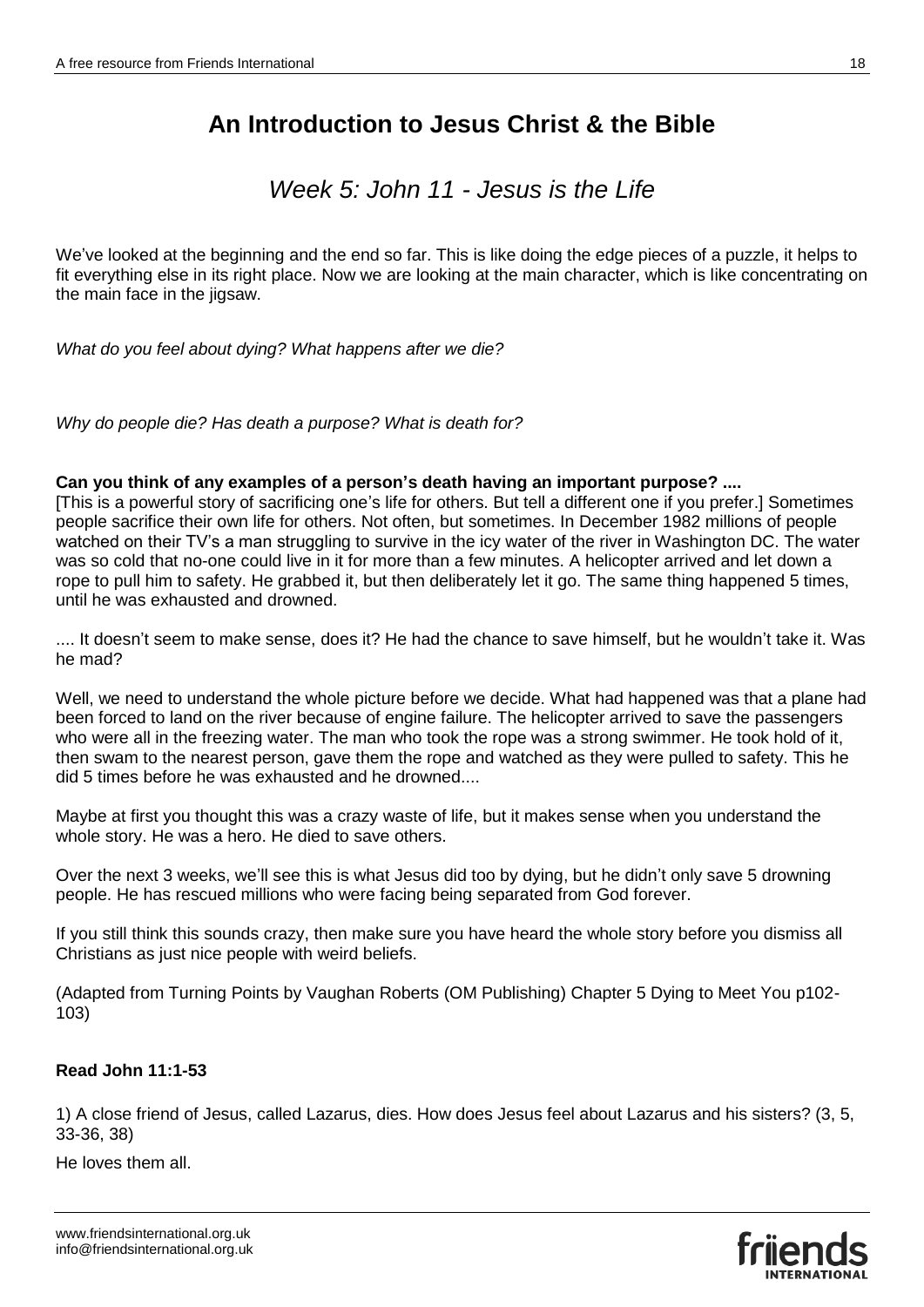2) Both Martha and Mary say the same thing to Jesus when they meet him after their brother has died (21, 32). What do they think about Jesus?

They think he has power to heal diseases, even to prevent death.

## 3) Who does Martha say Jesus is? (27)

Christ, the Son of God = The special rescuer-king God promised - the name the Jewish people gave to the serpent-crusher from Genesis 3:15. [Christ (Greek) = Messiah (Hebrew)]

4) Who does Jesus say he is? (25)

The resurrection & the life - the one who prevents death, but also gives life even to some people who have died.

## **[Optional Question]**

**5) His disciples questioned (7-8) whether he should go back to Judea after he was nearly killed by stoning there (10:31-33). How do Jesus words in verses 25-26 help us to understand what he meant before?** (9-10) (see also John 1:4-5,9; 8:12)

If the light of the world doesn't go to people who are in darkness, they will never believe, so they will never find real life. He must go to them for their sake, because they are "walking by night".

## **6) What do you think Martha means by saying that her brother "will rise again in the resurrection at the last day"? (23-24)**

She believes (like most Jews of her day) that at the end of time God will judge everyone who has ever lived, and some who have physically died will be given eternal life & a beautifully transformed physical body.

7) What does Jesus offer to people who believe in him?

(25-26) Eternal life even if you die physically - real "life to the full" (10:10)

[Realize that eternal life may be seen as a negative thing if they have any Buddhist influence, because their heaven (nirvana) is an escape from the eternal cycle of life-death-reincarnation. Stress that the life Jesus offers is full, wonderful and experienced as the unique person you were made to be, i.e. not losing your personality & becoming ONE with the universe.]

8) When does this real life begin and end? (25-26)

Starts now, never ends. (It gets a lot better than now, when we are given our new body!)

9) What does Jesus do to bring Lazarus back to life? (41-43)

Thanks his Father in heaven for answering his prayer (so he must have asked his Father to do this), then tells Lazarus to get up. Note: the Word gives life.

## **10) What is the purpose of Lazarus' death? Why does Jesus bring Lazarus back to life?**

**Note:** Lazarus didn't die to show that Jesus had some weaknesses (i.e. that he was afraid to go back earlier.) Jesus did not bring him back to life primarily because his friend has died, & he wants to see him again, nor to show that he will do the same thing today for our friends or us if we die young of some illness.

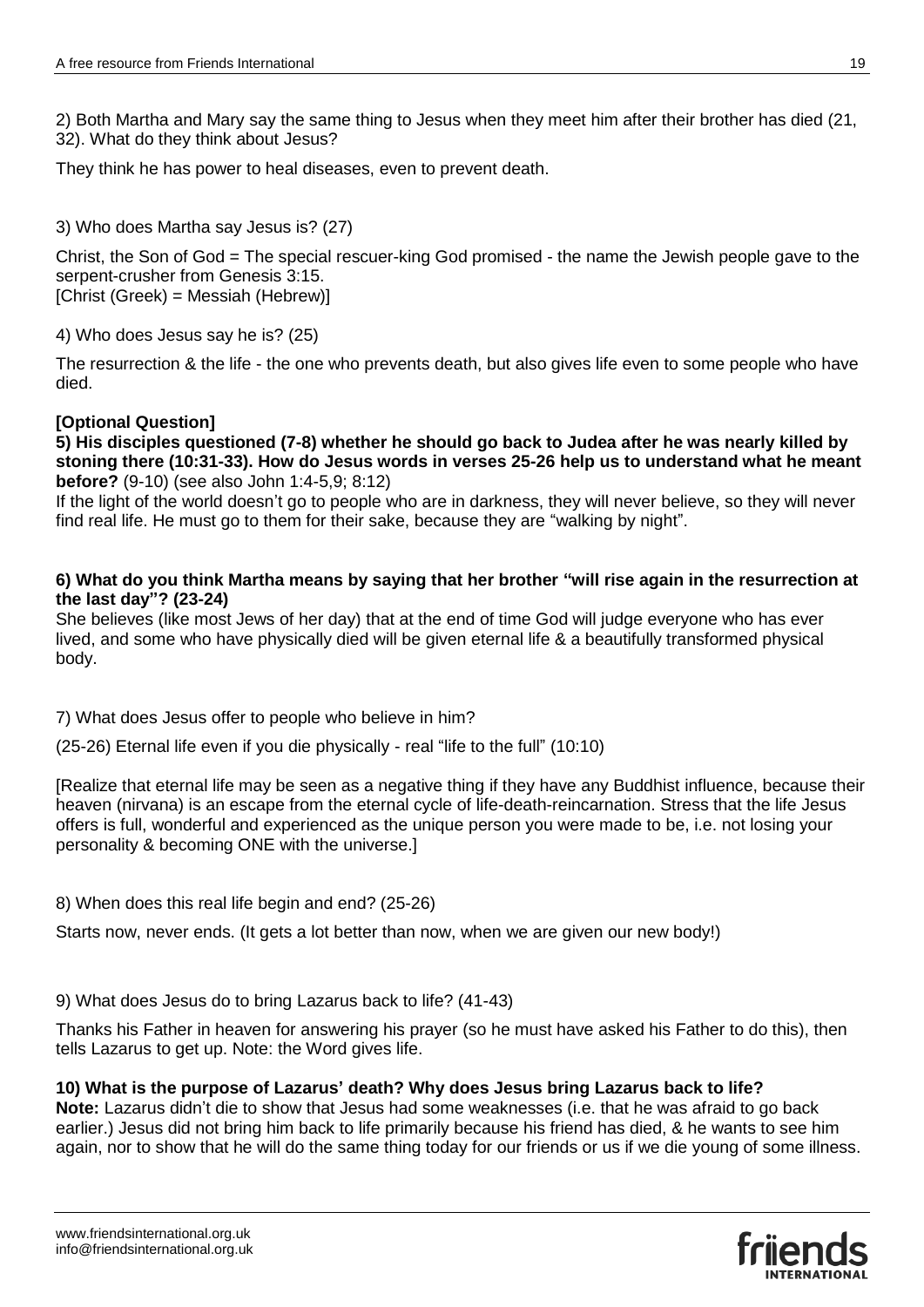4, 40 Lazarus died for God's glory, that Jesus may be glorified (i.e. to see the glory of God in Jesus). To show that Jesus has the power of life over final death (that final separation from God and all that is good the second death).

14-15, 42, 45 Jesus did bring him back to life so that some people may believe (or put their faith/trust) in Jesus, and believe that the Father sent him

11) Some do put their faith in Jesus, but what is the other response to Jesus raising Lazarus back to life? (45-46)

Some report him to the religious leaders who hate Jesus. Jesus still generates these very different responses today.

12) The religious people and the rulers know Jesus has the power to do miracles, but they are angry with him. Why are they angry? (45-48)

They don't doubt his power to do miracles, but they fear their own authority will be lost over the people. **'our place'** or temple = their religious power. They fear that the ruling Roman authorities may take away their religious power, that they had tolerated so far.

**'our nation'** = their national or ethnic power over "their" people. They fear that the Romans may even destroy them as a people, if this new religious leader gains too large a following. Both temple & nation were given to them by God, but they have corrupted them.

13) What do they plan to do, and why do they think this is better? (48-53)

They plan to kill Jesus because this would be far better in their eyes than losing everything that they believe God has given them (but especially their personal power?)

## **14) What does John (the author) say about their plan? What does he say about the purpose of Jesus' death? (51-52)**

John writes that this plan of theirs was really revealed to them by God. They did it for their own gain, but God planned the death of Jesus to be a substitute for all the scattered children of God - to give them life and to unite them under one ruler.

15) What do you think now about Jesus death and your death?

[Don't push them to answer this, but see if any will]

*They think that by killing Jesus they will be doing God a favour because it would save God's people from being destroyed by the Roman imperialists. Instead they are rebelling against God by planning to kill the one he sent to save them from their rebelliousness & the second death.* 

*Yet in God's amazing plan, Jesus' death was the way God achieved this rescue. Jesus will die to give life to people (opposite to the result of Genesis 3), & to unite the scattered peoples (opposite to the result of Genesis 11).* 

*For the next session:* Read John 18-19. If you want to read more of the Bible, read more John.

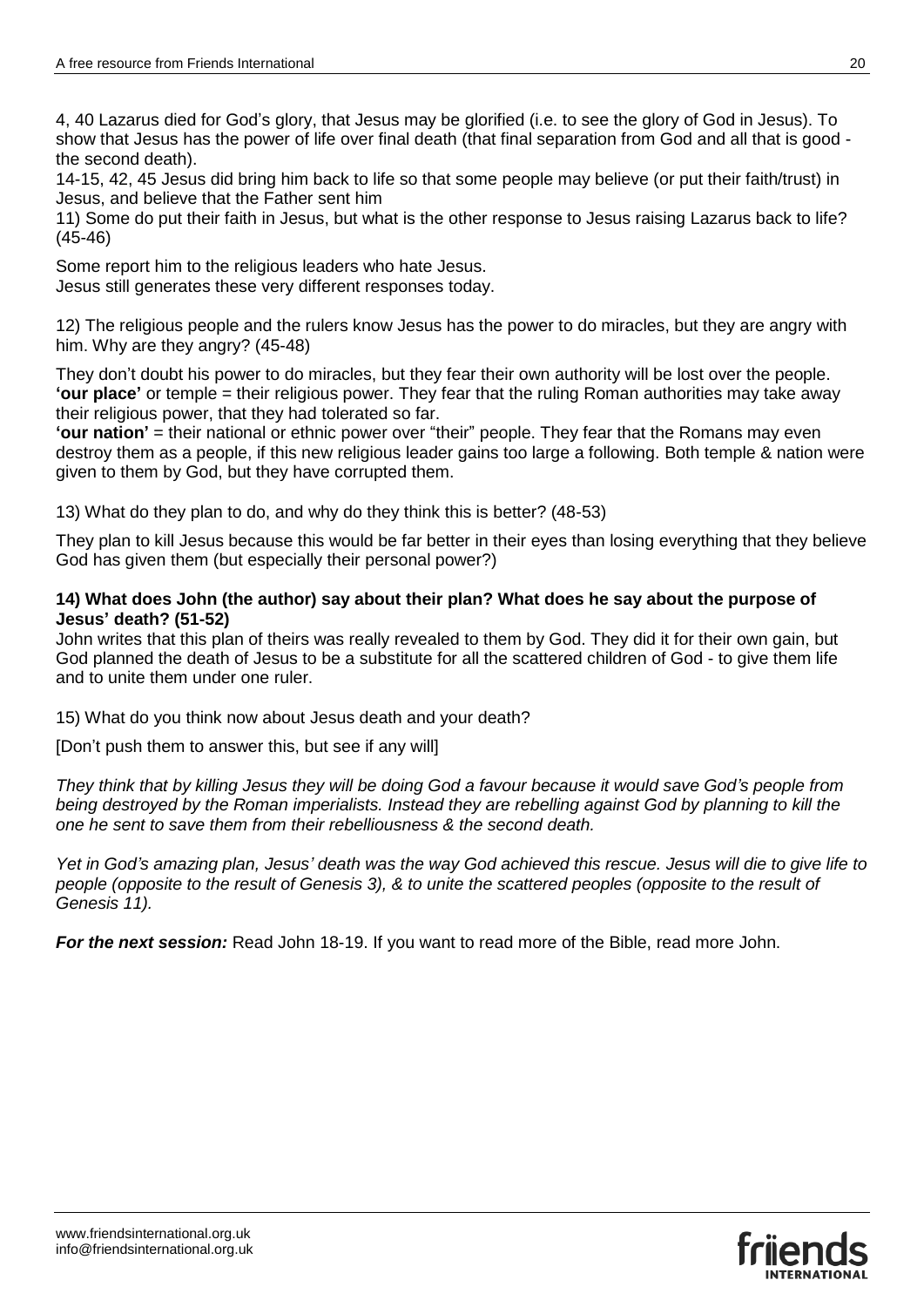*Week 6: John 18-19 The trials & death of Jesus*

Now we come to the heart of the Christian message, the central event in history that has changed everything: death of Jesus. But first how did you answer... What is truth? Are truth & justice more or less important than personal gain or saving face? Why or why not?

"If the Truth is in your way, then you're on the wrong road."

## **Read John 18:29-19:42**

1) What charges did the religious leaders make against Jesus? (18:30; 19:7, 12)

[Note: Caesar was the Roman Emperor] That he's a criminal, a blasphemer and a traitor against Caesar.

2) Who did Jesus claim to be? (18:36-37; 19:7, 21)

A king (not of this world); the truth-teller (who is listened to by everyone on the side of truth); Son of God (according to the Jews testimony)

3) What did Pilate, the Roman Governor, say about Jesus? (18:38; 19:4, 6b, 12)

Innocent, should be set free

4) Was this a fair trial and a just verdict? (19:16) Compare with Barabbas. (18:38-40)

Obviously not.

**Note:** Barabbas didn't get the judgment he deserved either - explain substitution of Jesus for Barabbas, i.e. Jesus got the punishment Barabbas deserved.

5) Why did Pilate change his mind? (19:8, 13)

A weak judge. He would have lost the support of the Jewish leaders & people, and risked a national revolution if he had been just. He feared the people (maybe also Caesar), rather than fearing God, who is truly just.

## **6) Is it possible to be a fair judge if you don't know what real truth is? (18:38) How do you discover truth?**

No. Is truth discovered by majority vote? ... or by expert opinion? ... or by what? The Bible says by God revealing it to us. He decides what is good and evil.

*"Jesus is the truth" [see also John 14:6]*

7) Is there anything strange about who recognises who Jesus is? (19:14-15, 19-22)

The ones who should have been expecting God's rescuer, and preparing the people for him to arrive, have too much to lose, and won't recognise him. So they reject him (19:7).

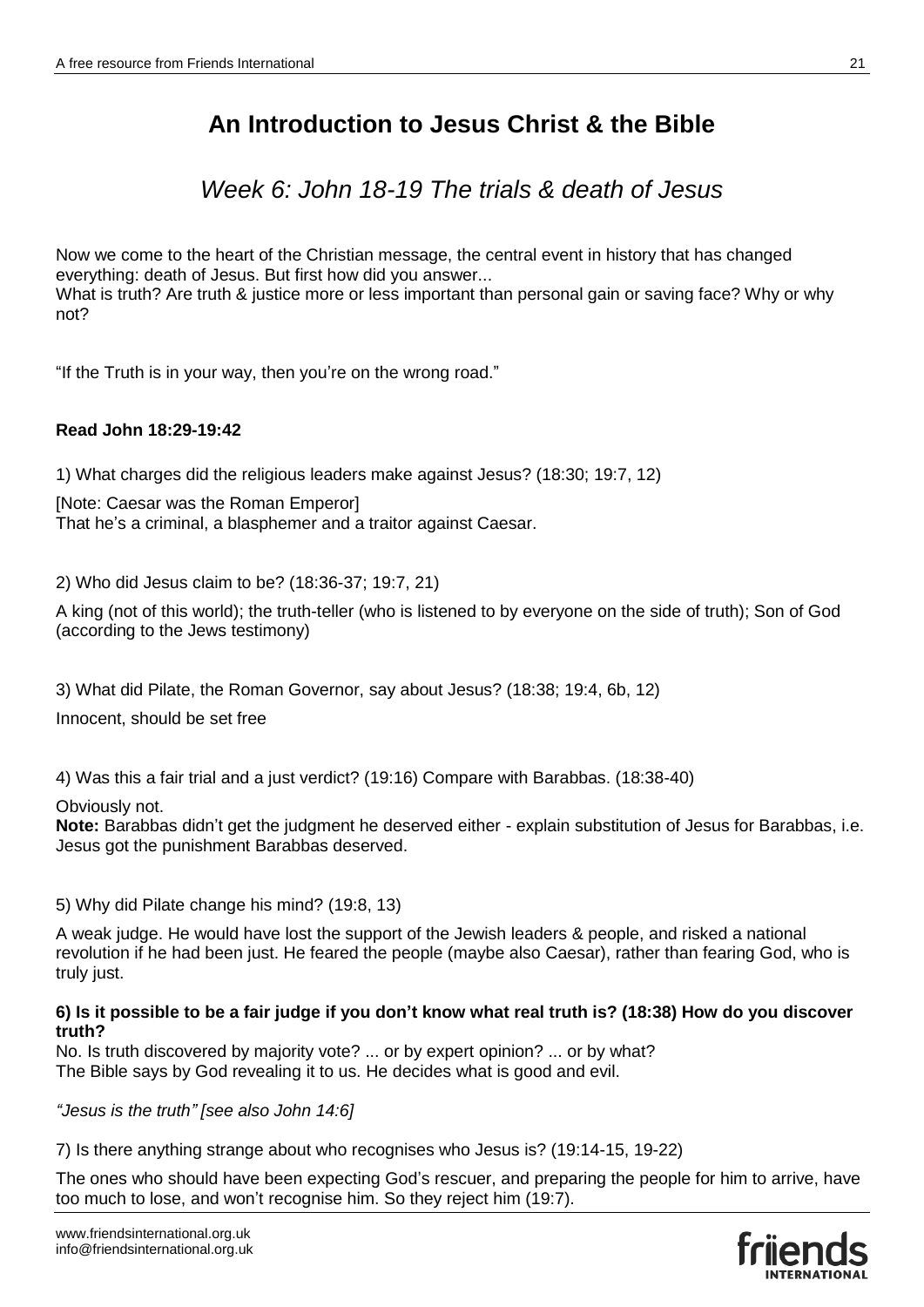[High Priest's position as a leader is at risk. He, & other leaders, have been made to look foolish by Jesus. They have lost face and they will do anything to restore their honour. Yet there doesn't seem to be too much for the High Priest to worry about at the moment! Jesus has been deserted by his closest followers, even Peter (18:25-27). The High Priest looks certain to win.]

Pilate knows nothing of what God has done before Jesus came - only the Jewish people had God's word then. But Pilate recognises he is special, and seems to think Jesus is King of the Jews (19:19-22). Sadly, he is more afraid of the people than of the God who sent Jesus, so he authorises Jesus death.

It is often not the most religious people who recognise who Jesus really is. In the end, both Jews & non-Jews (Gentiles) reject the true kingship of Jesus.

8) According to Jesus, who is really on trial and who is the judge? (19:10-11; 18:37)

On trial - the chief priests, Pilate, (& the people?). Jesus is the judge.

9) Who is in control of this whole situation? (18:4, 32, 36-37; 19:10-11, 26-27, 28-30)

Jesus.

10) Why do you think John (the writer) keeps referring to promises coming true? (18:31-32; 19:23-24, 28- 30, 36-37)

[see also John 12:32-33; Psalm 22:18] So that the arrest and death of Jesus can be seen to be God's plan, not a tragic mistake.

## **11) What do you think Jesus means in 19:30 when he says "It is finished."**

The plan of God is completed and fulfilled. There is nothing left for him to do on earth. It is a cry of success not failure.

12) Apart from the fulfillment of promises, why does John tell us about the breaking of the legs of the other two men, and piercing Jesus side with a spear? (19:31-37)

To show that Jesus really died. Roman executioners knew how to kill someone and what a dead man looked like. The spear was to make sure he was dead. The flow of blood and water means that he definitely was dead - this only happens to a dead person when they died under torture or other extreme pain. The red blood cells and the plasma separate.

## [**Optional Question]**

**13) Read Zechariah 12:10; 13:1. (This prophet was writing 500 years before Jesus, about the death of Jesus - who was the descendant of King David.) What did Zechariah say that the death of Jesus would achieve?**

To show that God's real people will be cleaned from the dirtiness of sin and impurity.

Jesus was betrayed by a close friend, and denied by another friend. He was attacked by the religious leaders. He was accused falsely, and was tried by a weak judge. He was humiliated by foreign soldiers, and violently flogged before the verdict of his trial. His verdict was chosen by a mob and he was publicly executed in the most shameful way possible for a Jewish person. [see Deuteronomy 21:22-23]

These events, on this day nearly 2000 years ago, sound like very bad news for the followers of Jesus Christ (certainly Peter thought so). Their leader, their king, who was totally innocent, was killed at the early age of about 33 years old. Yet, because of the importance of the events on this day, followers of Jesus have always called this day 'Good Friday'.

14) Why is it good?.... (18:11, 14, 36; 19:30, 35)

[This is a vital question]

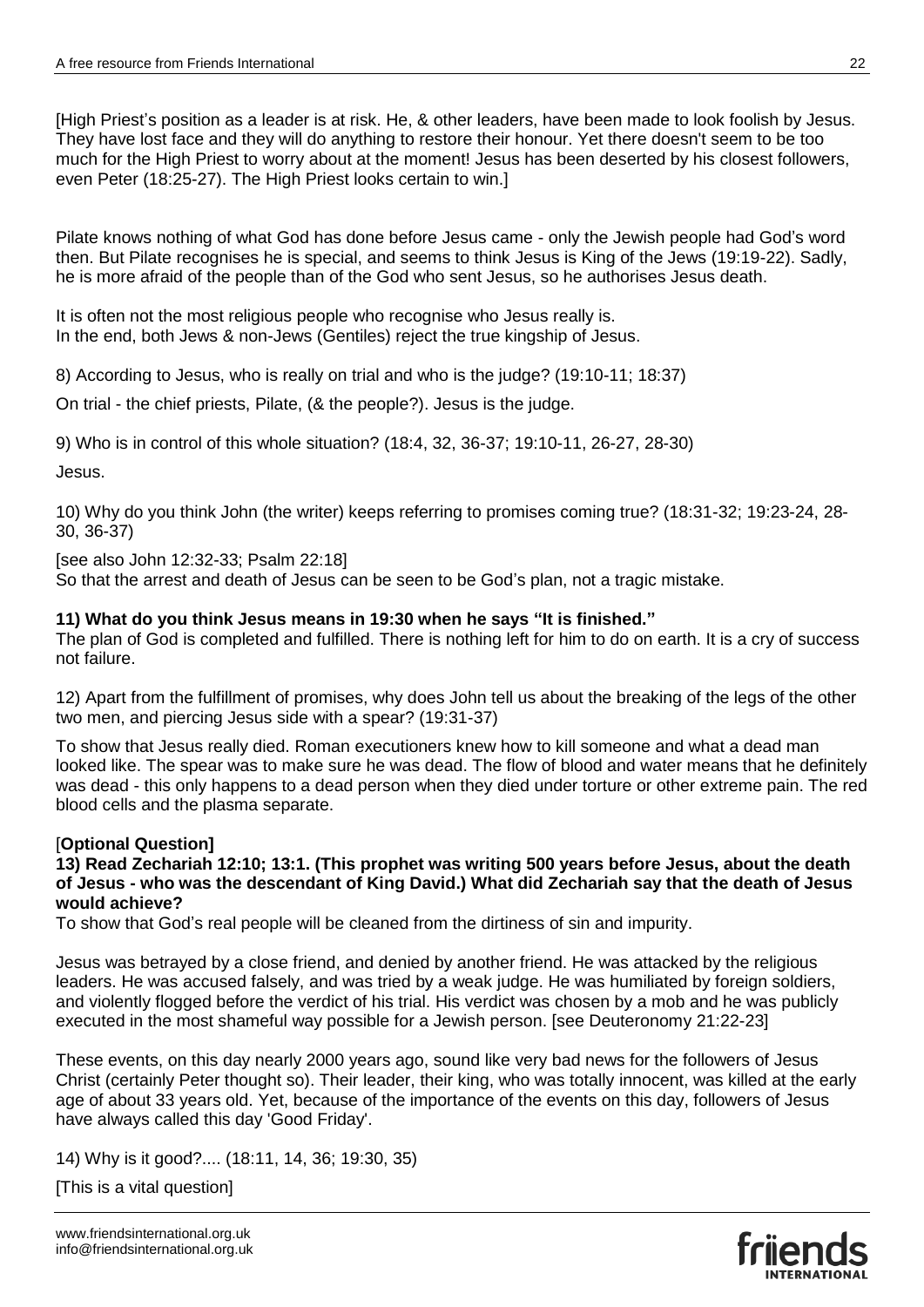God's wrath against human rebellion has been dealt with. His justice is satisfied.

Jesus died for many people as their substitute\* - the innocent one took the place of the guilty ones. Though the king was killed, he is king of another place.

God's rescue plan for humans is now complete - "It is finished". We don't have all the benefits yet, but the hard work has been done on the cross.

It's good because all this has really happened and it has been written down for us so that we can know it and believe it.

15) How much does God love us?

Enough for him to give his son to die for us.

16) How serious is our sin/rebellion?

Serious enough for God to have to send his son to die to deal with it.

17) If all this is true, do you think God would have provided other ways to be forgiven as well as the death of Jesus?

It is unthinkable that God would have put his own Son through this death & hell, if there was another way to rescue people. There is no other way.

18) So is there any truth you would be willing to die for? ....

[Maybe, leave them with this question, rather than expecting them to answer in a group.]

Note: Blasphemy is speaking in a way that dishonours God, such as making yourself equal with God. The punishment is death.

## *Further reading:*

Broken bones: The fact that none of Jesus' bones were broken points us to Exodus 12, where God rescues his people, Israel, from slavery in Egypt (about 1400 years before Jesus). Jesus death is like the Passover lamb that was sacrificed to protect God's people from his wrath against human rebellion. The firstborn child of everyone who didn't kill a lamb (the Egyptians) died. The lamb was the substitute for those who did what God said, instead of someone having to die. (Exodus 12:46 states that the Passover lamb was not allowed to have any broken bones.) Remember Jesus is known as the Lamb of God.

"Shall I not drink the cup the Father has given me?" (18:11)

The cup symbolises God's wrath (anger) against the human rebellion of all nations. See Isaiah 51:17-20; Jeremiah 25:15-16, 27-29. Jesus is saying that he will take on himself God's just punishment that rebellious people deserve. He says he must do it. He is deliberately advancing towards his death, in full control. He does this to die for people, as our substitute, instead of us having to face God's wrath for our rebellion against him. He is the 'Lamb of God who takes away the sin of the world'. (John 1:29,36)

The following passages in the Old Testament may also help in understanding the significance of Jesus death: Psalm 75:6-8; Isaiah 53; Leviticus 16.

*For the next session:* Read John 20-21 If you want to read more of the Bible, finish reading John.

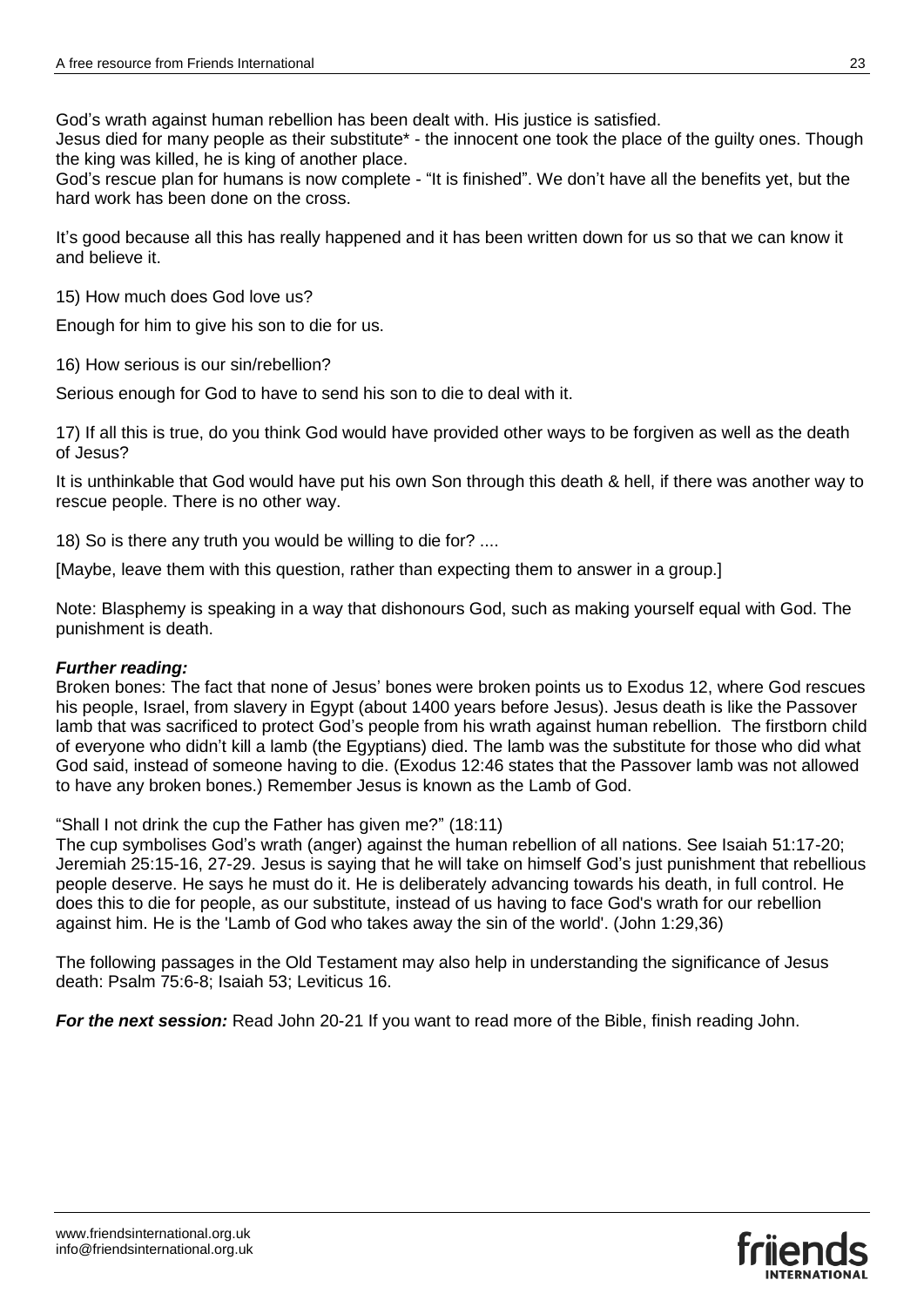## *Week 7: John 20 The Resurrection\* of Jesus*

Christianity is not a philosophy for our minds. Jesus affects the whole of our life, even in very difficult times.

*"What a person believes is not what he says in his creed, but only what he is willing to die for"* (Richard Wormbrand - a Romanian church leader who was in prison for 15 years and tortured for being a Christian.)

[Creed = an official statement of what someone believes]

What do you think about this statement? [Not what you think I want you to say]

1) What is real life, and how do you think you get it?

The Bible says the greatest human problem is separation from God for ever (now and second death) because of human rebellion. We've seen the importance of the death of Jesus in solving this problem, now we look at the importance of his resurrection\* from the dead, and our response.

\* Resurrection = raised from death to new, perfect, physical & everlasting life.

Read John 20.

The Jewish religious leaders and the Roman imperialists strongly opposed the early Christians. Yet no one argued with the fact that the tomb of Jesus was empty on the third day.

2) What are the possible explanations for the tomb being empty?

[Just take their answers, don't give the following] not dead; disciples stole body; authorities stole body (Mary thought this); Jesus raised from the dead.

**3) What evidence is given by John for the resurrection of Jesus? (1-2, 10-16, 19, 20, 24-28)**

No body; Mary not expecting to see Jesus, yet seeing him; Jesus appearing in a locked room to the disciples, who were not expecting to see him; his hands & side; Thomas doubting until he saw Jesus with crucifixion marks. (Also strips still there; 2 angels.)

4) Does the evidence suggest that it is simply Jesus spirit that was resurrected or his body as well?

No body in tomb; when Jesus is seen his body can be touched and has the marks of crucifixion. The Bible does not just teach the immortality of the soul, but the resurrection of the body.

## **[Optional question]**

#### **5) Compare John 14:2 with 20:17 - "my Father" becomes "my Father AND your Father". So what have the events of the last few days achieved for Jesus' followers?**

Restored relationship with God as our Father - so what problem has been overcome? sin, separation, death - all the results of Genesis 3.

## **6) Jesus twice says, "peace be with you", and in between "he showed them his hands and side" the wounds from his death. What is the link? (19-23)**

His death took the punishment for, and shame of, our rebellion, so now we can have peace with God, instead of facing death & condemnation from his certain anger. They are forgiven and sent to proclaim forgiveness to others.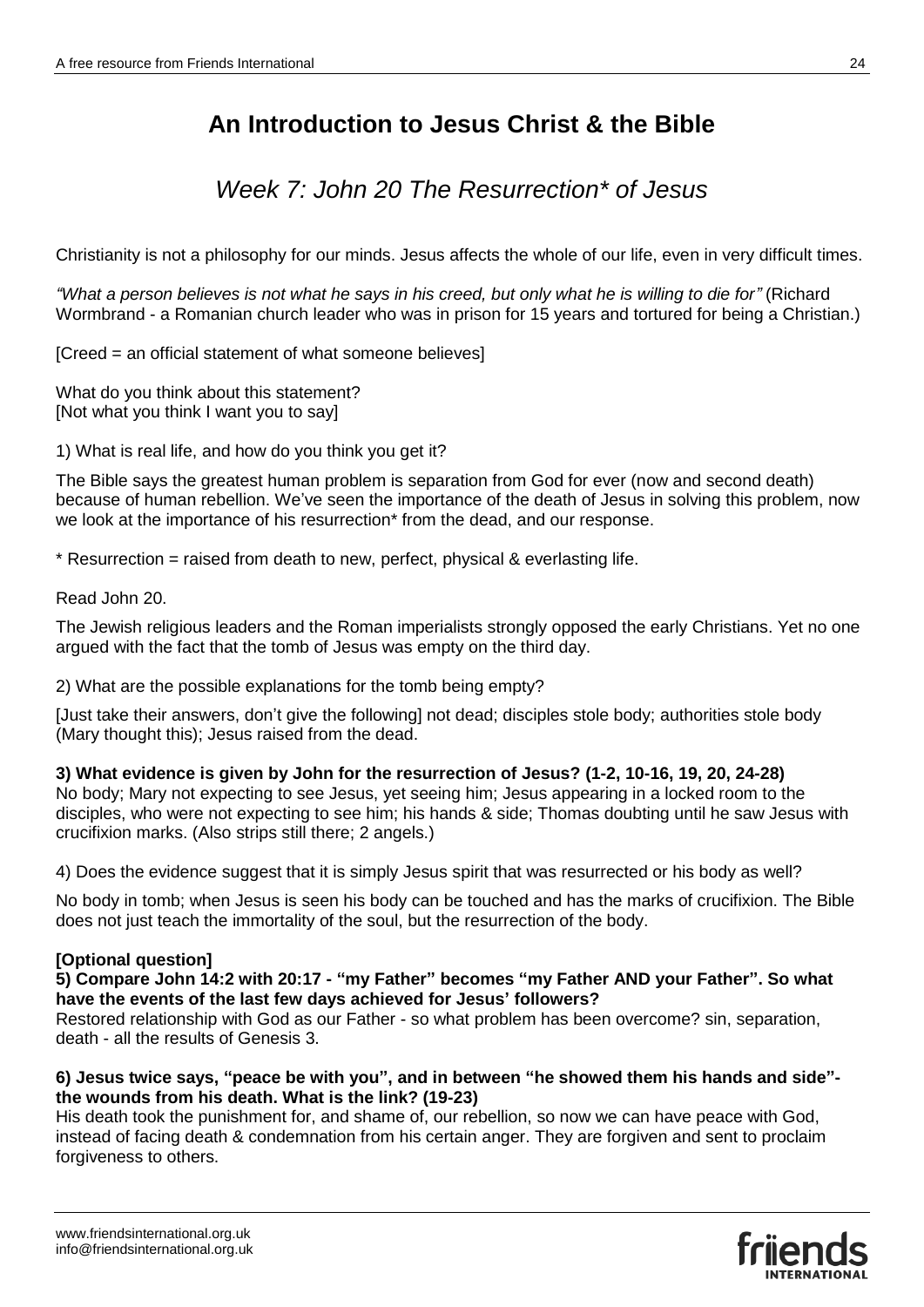7) We do not see Jesus because we live at the wrong time in history! In what ways does the experience of Thomas help us today? (24-28)

He wouldn't believe the evidence of the witnesses, unless he saw Jesus himself. But then this doubter did see the risen Jesus and worshipped him as his Lord and his God. If we are doubters we can look at Thomas and trust that he was not easily fooled. This can help us to trust Jesus ourselves.

8) Some think that Thomas (and the other disciples) were the lucky ones, because they were able to see the risen Jesus face-to-face. However, who does Jesus say are the ones who are blessed - favoured by God? (29)

Those who trust (believe) Jesus but have not seen him.

9) Why do we not have to see to believe?

We have a book which is the record of eye-witnesses, like Thomas. Also the evidence of so many OT predictions coming true.

10) Does it matter if Jesus is really alive or dead now? What difference does it make? (30-31) [Vital question]

The resurrection (and other miracles) show that Jesus is the unique Christ - God's rescuer-king, the Son of God - and he must be listened to. By trusting (believing) that Jesus is God's rescuer we can have life - real life, life in all its fullness. That's a massive difference from eternal death! This is why John wrote his book. If Jesus is still dead, the whole of Christianity is false & a lie, and when you are dead that's the end! The resurrection gives real hope in life now, for life beyond death.

## **Summary**

## *Jesus resurrection from the dead has shown that:*

- Death can be defeated.
- God has accomplished his plan to rescue people.
- God has shown that Jesus is the unique Son of God and his teaching must be listened to; by trusting (believing) that Jesus death is God's way of rescue, people from every nation on earth can have life real life, life in all its fullness - knowing God and no longer having to be separated from him.
- God is willing to take a real human Jesus from a position of shame to a position of great honour. This will be true for us too, if we trust in the death of Jesus.

11) What response does Jesus require from us? .... from you?

God gives each of us the dignity not to force us to follow him, but he gives us the responsibility to choose.

**Your response** [Give them a few moments to read the choices and decide]

- I'm not convinced by what Jesus claims about himself, and I'm not really interested to continue to find out more
- I'm not convinced yet, but I am interested to find out more and would like to join another course.
- I am now convinced that Jesus is who he claims to be, and I want to turn my life over to him as my Lord and my God

**Prayer** I'm going to say some words for you if you made the 3rd choice. Not magic. Be honest

*Dear Father God, I know I am not good enough for you to accept me. I don't deserve your gift of a full and perfect life forever. I deserve to die. I am guilty of living my life without you and against you. I need you to forgive me. I need you to take away my shame before you.*